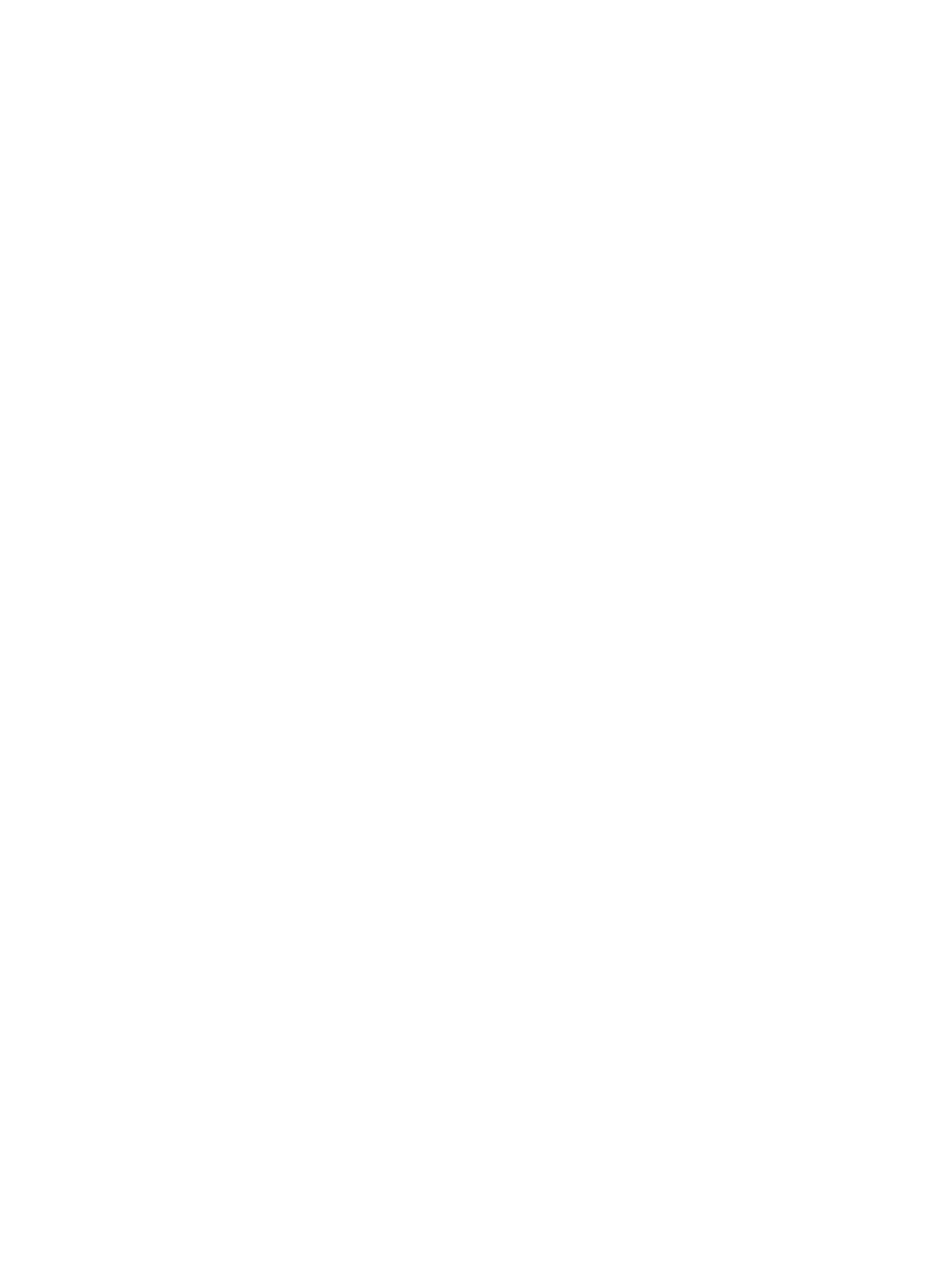# **FREEDOM OF INFORMATION BILL, 2019**

#### **MEMORANDUM**

This Freedom of Information Bill, 2019 will repeal the Access to Information and Protection of Privacy Act [*Chapter 10:27*]. The Bill will give effect to section 62 of the Constitution which enshrines in the Declaration of Rights the right of access to information.

In brief, the Bill sets out—

- the procedure for access to information held by public institutions by the citizenry and permanent residents;
- the procedure for accessing by any person of information held by any person where the information is necessary for the exercise or protection of a right;
- considerations for the making available on a voluntary basis by entities, certain categories of information thereby obviating the need for formal requests for such information;
- the scope of limitations on the right of access to information which are conceived, in some cases, as mandatory and in others as discretionary, protections against disclosure of information;
- the rights of third parties with respect to any information whose disclosure has been requested;
- the role of principle officers of entities and information officers in the implementation of the right to access information;
- the procedures for internal appeals and court appeals against decisions made by information officers or principle officers of entities with respect to requests for access to information;
- the time limits within which processes must be carried out; and
- the additional functions of the Human Rights Commission with respect to the right of access to information, which are to be exercised in the normal course of its role as the guardian of human rights.

In more detail, the Bill provides as follows—

# PART I

#### **PRELIMINARY**

This Part deals with preliminary matters.

*Clause 1* sets out the short title of the Bill which takes its title from the specific constitutional terminology, in line with global trends, with respect to the right.

*Clause 2* defines terms used in the Bill and significant are the following terms around which the Bill is structured, *viz a viz* "principle officer" being the person at the helm of any entity; "information" which is cast very widely; "information officer and "responsible person" who is the principle officer of a public or public commercial entity.

*Clause 3* states the objects of the Act as being essentially to give effect to the exercise of the right of access to information.

*Part II* of the Bill which deals with providing access to information, creates in *clause 4*, a duty on entities to maintain the information of entities in a manner that facilitates the exercise of the right to access information. The entities are compelled to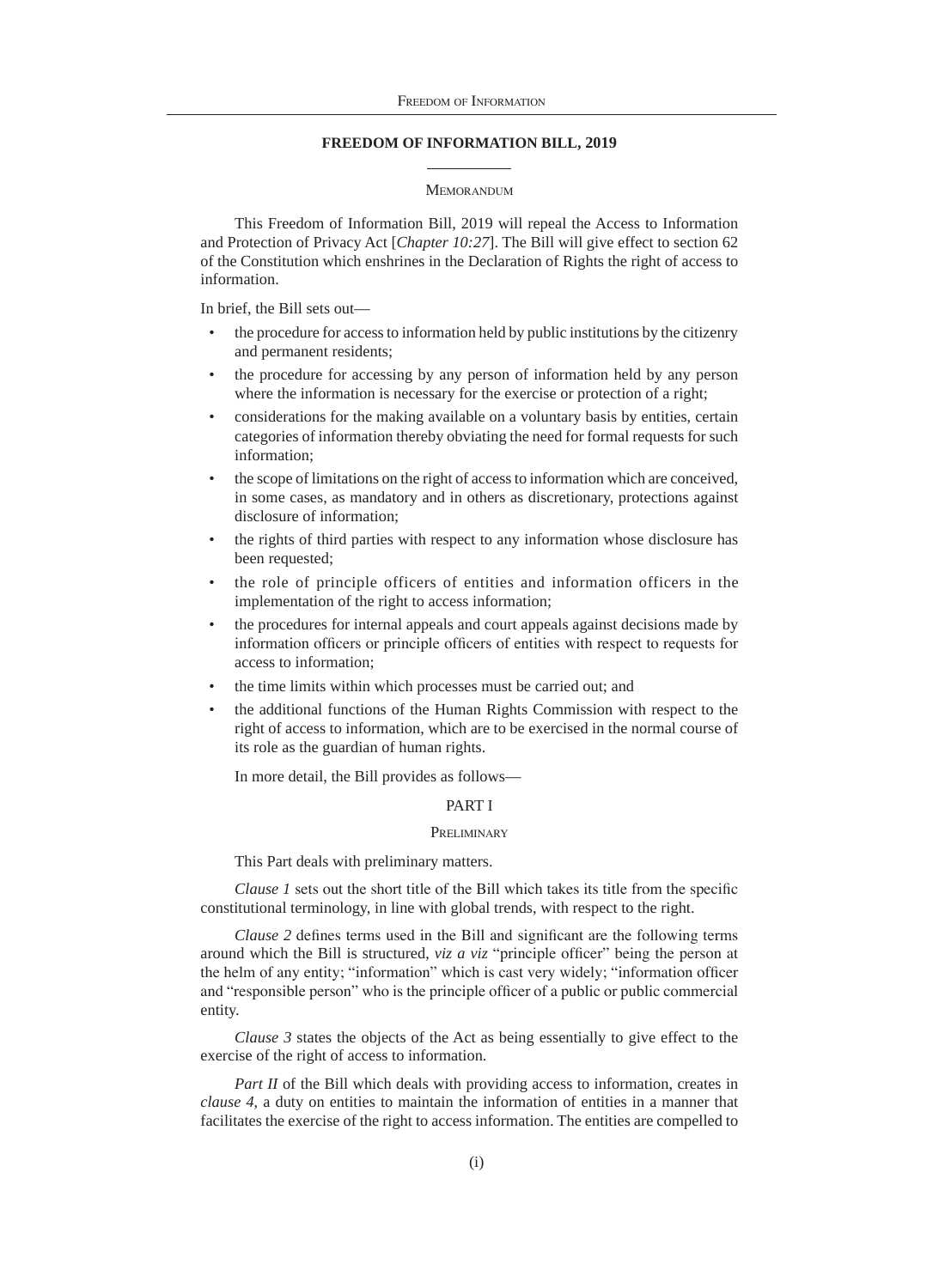generate information in respect of their activities, maintain it systematically for easy retrieval and to securely preserve its integrity.

*Clause 5* requires public entities, public commercial entities and holders of statutory bodies to disclose information which is in the interest of public accountability and in the interests of protecting a right.

Under *Clause 6*, the Act will not apply to information from Cabinet and its committees, with respect to judicial functions.

*Part III* of the Act deals with the process of requesting for access to information.

*Clause 7* sets out the procedure for requesting for access to information. Requests must be in accordance with whether the rights granted by the section  $61(1)$  and  $(2)$ of the Constitution, that is to say, requests to public entities may only be made by the citizenry; requests to all entities are open to everyone but they are confined to limited information, i.e. information required for the protection or exercise of a right. A request may be made in writing and an information officer must afford the applicant a copy. A written acknowledgement of the request must be provided immediately, including an immediate response as well if that is possible and satisfactory to the applicant.

An applicant is not required to justify a request nor are the beliefs of the information officer relevant to the grant of a request. The clause also sets out the details that must be included in a request.

*Clause 8* details the procedure for response by an information officer, including the periods within which various stages of dealing with the request must be done, An information officer must, within twenty-one days, determine whether or not to grant a request and the applicant must be notified of the decision within that period, including notification of the fee due, if any, which must be paid before access is granted.

If a request relates to information necessary to safeguard the life or liberty of a person, the information officer's determination whether to grant access must be made within 48 hours.

Any information granted in terms of this Act is presumed to be accurate in every respect.

An applicant may not be given access to information which involves a third party before that party is notified and given an opportunity to consent or to object, giving reasons for any objection.

Where requests are refused, applicants must be notified in writing with full reasons and within the periods provided for and the applicants must be informed of their rights to appeal against decisions of the information officer.

*Clause 9* allows for an extension, once only, of the period within which a response may be made by a period not exceeding fourteen days. The applicant must be notified of the extension and the reasons therefor.

Under *clause 10*, if a response is not dealt with within the specified periods, the information officer is deemed to have refused the request.

A request for access to information which has been prepared for another institution may, under *Clause 11* be deferred until the institution concerned has been presented with the information. The clause also sets out the procedure, including the periods within which a deferment must be handled and concluded to avoid prejudice to the applicant.

*Clause 12* provides for the procedure with respect to information that cannot be found or does not exist.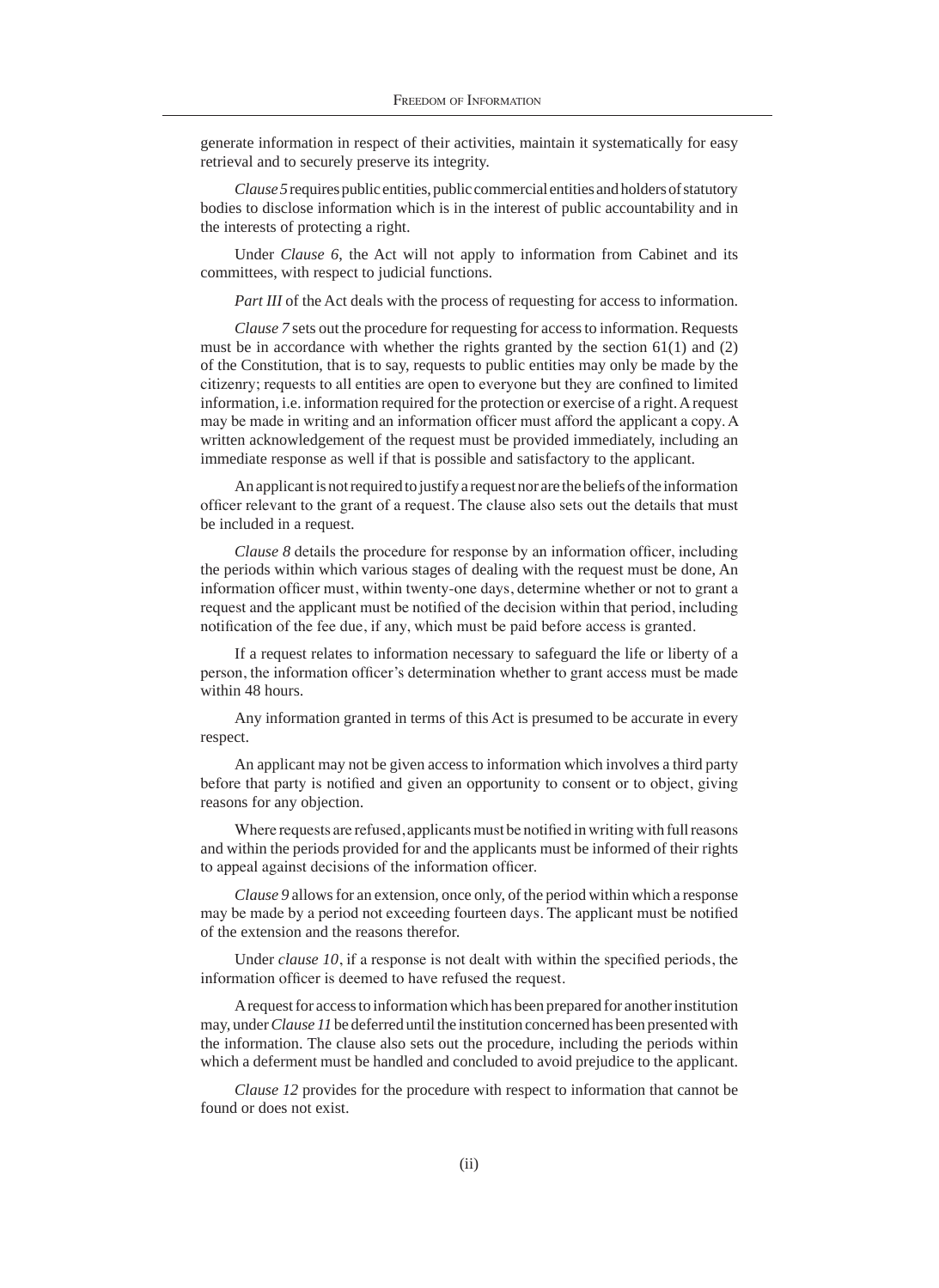*Clause 13* details the options of the forms by which access to information may be given. These include inspection, copies of documents, listening, viewing, written transcripts, in print or electronically. A request for access in a form specified by an applicant must be granted unless it is not appropriate or is unduly onerous on the entity. Reasonable steps must be taken to meet the form requested by a person with a disability.

*Clause 14* allows the severance of requested information from information that may not be disclosed.

Under *Clause 15*, an information officer is required to take certain measures set out in that clause before giving access to any medical records of an applicant or of a person represented by an applicant.

Under *Clause 16*, information must be provided in the officially recognised language requested. If the information is not held in that language, the entity must endeavour to cause the information to be translated into the requested language and may recover the cost of the translation from the applicant.

*Clause 17* provides for the prescribing, by the Minister, of various fees, if any, that may be charged for requests for access to information.

*Clause 18* requires responsible persons to make annual reports to the Human Rights Commission on the numbers of requests received, granted, refused, appealed, etc.

*Clause 19* provides that entities are at liberty to publish or give access to any information, even where the information may be exempt from publication in terms of this Act, if it can still properly do so under the law or if required by law to do so.

*Part IV* of the Bill sets out various grounds upon which a request for access should be refused or may be refused for the purpose of protecting rights and interests superior to the right of access. Significant in this Part is that in some instances in clauses under this Part, information must be refused whilst in other instances, information may be refused, signalling a requirement to exercise appropriate discretion.

Thus *clause 20* provides that some information may be refused if it falls under this part.

*Clause 21* forbids the unreasonable disclosure of personal information of people, including deceased people. However, if a person is called upon to make representations with regard to the request and neglects to do so, or if the person consents to the disclosure, or if a person has been dead for more than ten years, or if the request is in respect of a person who is under the care of the applicant and disclosure is in the best interests of the person, a request may not be refused. So too will a request not be refused with respect to the personal information of a person who was an officer of a public entity to the extent that the information requested relates to the person's information as an officer of the public entity. The disclosure of personal information relating to a deceased person may be granted with the consent of their next of kin or legal representative or if the information is requested by an executor of the estate of the deceased person.

Under *Clause 22*, trade secrets, financial or commercial information or information of a third party or information supplied in confidence by a third party should not be disclosed. A private entity is similarly protected under this clause. Exceptions to this protection include consent by the third party, disclosure necessary to facilitate accountability, disclosure relating to expenditure of public funds or disclosure which would reveal misconduct or deception.

Under *Clause 23*, disclosure which would constitute a breach of a duty of confidence owed to a third party is prohibited. Also under this clause, an information officer can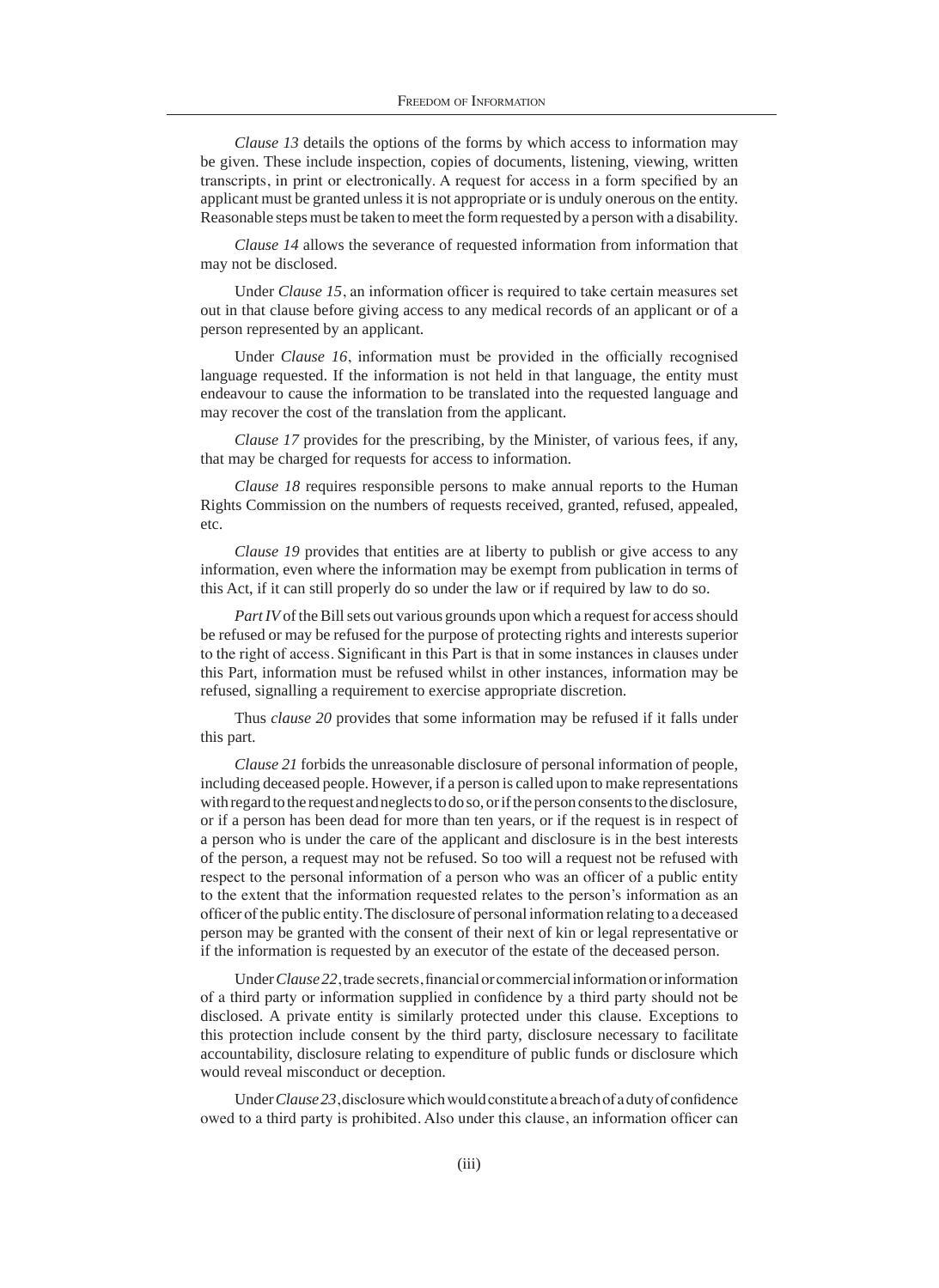exercise his or her discretion with regard to the disclosure of information supplied in confidence by a third party and if it is in the public interest that similar information should continue to be supplied.

Under *Clause 24*, disclosure of information is prohibited where disclosure is likely to endanger the life or safety of any person. An information officer may, in his discretion, refuse a request whose disclosure might be inimical to the security of any property or the safety of the public.

*Clause 25* sets out situations where access to information in bail proceedings must be refused and situations where access may, in the discretion of the information officer, be refused in order to avoid impeding the prosecution of offences, and to prevent the circumvention of the law resulting in the miscarriage of justice or facilitating the commission of offences. Information may not be refused to the extent that it relates to the general conditions of detention of persons in custody. In addition, an information officer is authorised to refuse to deny or confirm the existence or non-existence of any information which he must refuse or which he may refuse to disclose.

Under *Clause 26*, unless consent is given by the person concerned, legally privileged information, i.e., confidential communications between the person and their doctor or lawyer or between journalists and their sources are not to be disclosed.

*Clause 27* details the circumstances in which an information officer may refuse a request for access to information concerning the defence, security and international relations of the State. Also under this clause, an information officer is authorised to refuse to deny or confirm the existence or non-existence of any information which he or she may refuse to disclose.

Similarly under *Clause 28*, access to information relating to the economic interests and financial welfare of the State may be refused if disclosure is likely to materially jeopardise the interests and welfare of the State. The clause details the nature of the information protected and extends to cover public entities. However, access to information may not be refused if disclosure will facilitate accountability and transparency by the State or public entities.

Research information of third parties must not, under *Clause 29*, be disclosed if disclosure is likely to cause serious disadvantage to a third party, a researcher or the subject matter of the research. Under the same clause, research information of an entity may not be disclosed if disclosure would expose the entity, researcher or subject matter to disadvantage.

The protection afforded under *Clause 30* is designed to enable entities to conduct their operations without opinions, consultations, minutes of meetings or any other deliberations being the subject of mandatory disclosure so as to avoid inhibiting candidness or premature disclosures which are detrimental to the success of policies or could jeopardise the effectiveness of implementation of policies. Access may however not be denied if the information has been in existence for more than twenty years or if the information is required in terms of the Administrative Justice Act [*Chapter 10:28*].

Under *Clause 31*, information officers may refuse access to information if the request is frivolous or vexatious or if the work involved in processing a request would substantially and unreasonably divert the resources of an entity. In such circumstances, the information officer is required to notify the applicant giving reasons why the request is so regarded.

*Part V* of the Bill sets out the procedure to be followed in instances of requests for access to information which affects third parties.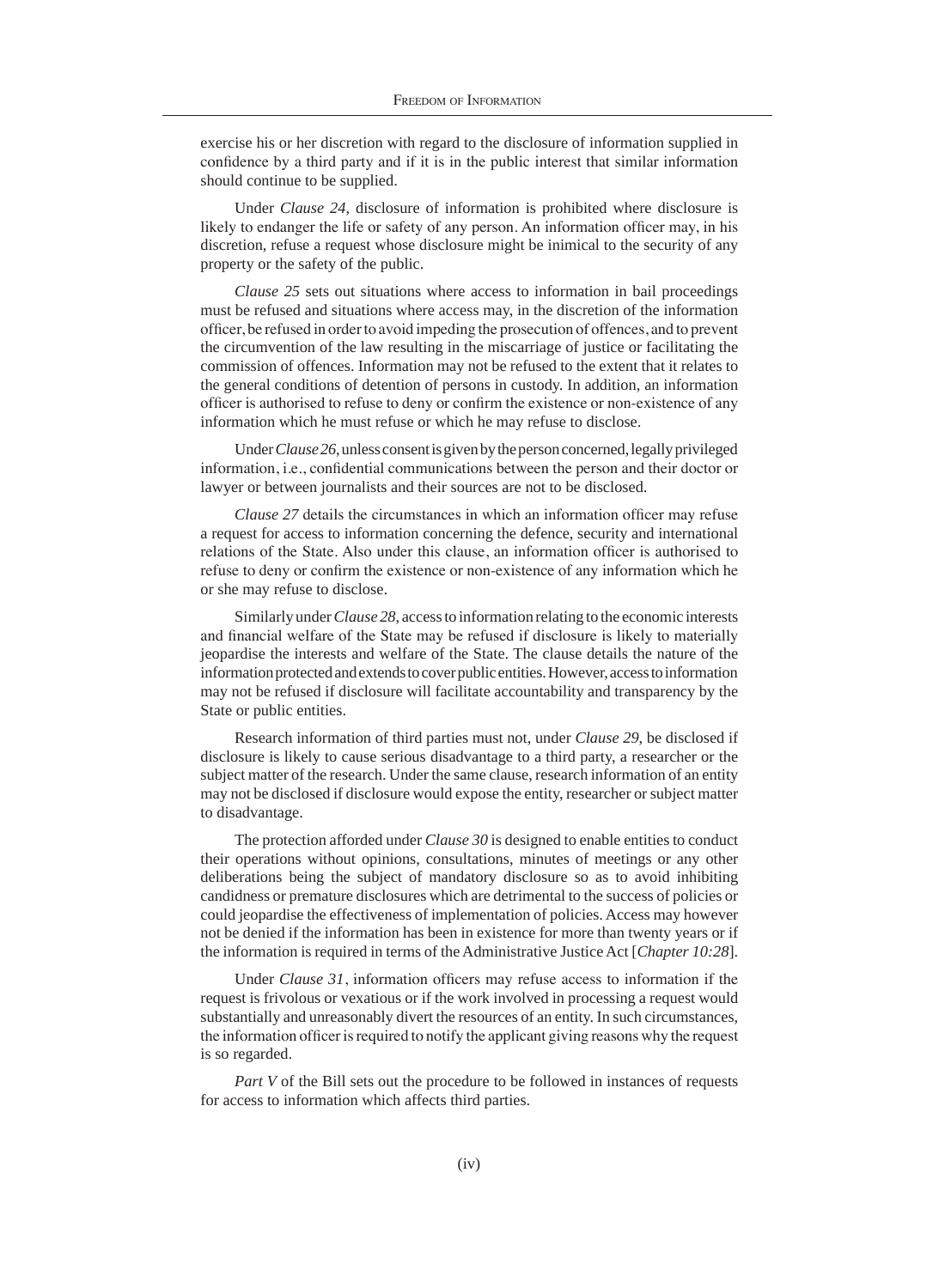Under *Clause 32*, where access to information which involves information of a third party which is protected under Part V is requested, an information officer is required to take all necessary steps to notify the third party of the details of the request, the protection which might apply in terms of Part V of the Bill, the reasons why *Clause 37* with respect to a possible overriding public interest might apply. The clause sets out the periods within which the notification must be made.

Under *Clause 33*, a third party is granted the right to make representations with respect to a request or to indicate his or her consent to the request. This must be done within a stated period.

Under *Clause 34*, an information officer must make a decision within a specified period and notify the third party of the decision. The decision must take account of the representations and, in the case where it was not possible to notify a third party of the request, the fact that the third party did not have the opportunity to make representations. If the decision is to grant access, the third party must be notified of the right to appeal within a specified period and that access will not be granted until after the determination of the appeal.

In *Part VI*, the Bill provides for appeals by applicants or third parties against decisions of an information officer.

Under *Clause 35* such appeals, other than an appeal in terms of Clause 8, will be appeals to the Secretary of the Zimbabwe Media Commission.

*Clause 36* sets out the procedure for an appeal and the periods within which actions must be taken.

*Clause 37* elaborates on the procedure for appeals if the information involved affects a third party.

*Clause 38* sets out the process to be followed by the Commission in coming to a decision on an internal appeal, the period within which the decision must be made, the notification thereof to the parties concerned including advising on the right to appeal the internal appeal to the High Court. If a principle officer of an entity fails to give notice of a decision within the specified periods, he or she is deemed to have dismissed the appeal.

*Part VII* provides for general matters. These are: exemption from liability under *Clause 39* of persons acting in good faith in the performance of their functions under the Act and regulatory powers of the Commission under *Clause 40*, provides for the power of the Commission to make regulations in consultation with the Minister in terms of this Act.

Finally, *Clause 41* repeals the Access to Information and Protection of Privacy Act [*Chapter 10:27*].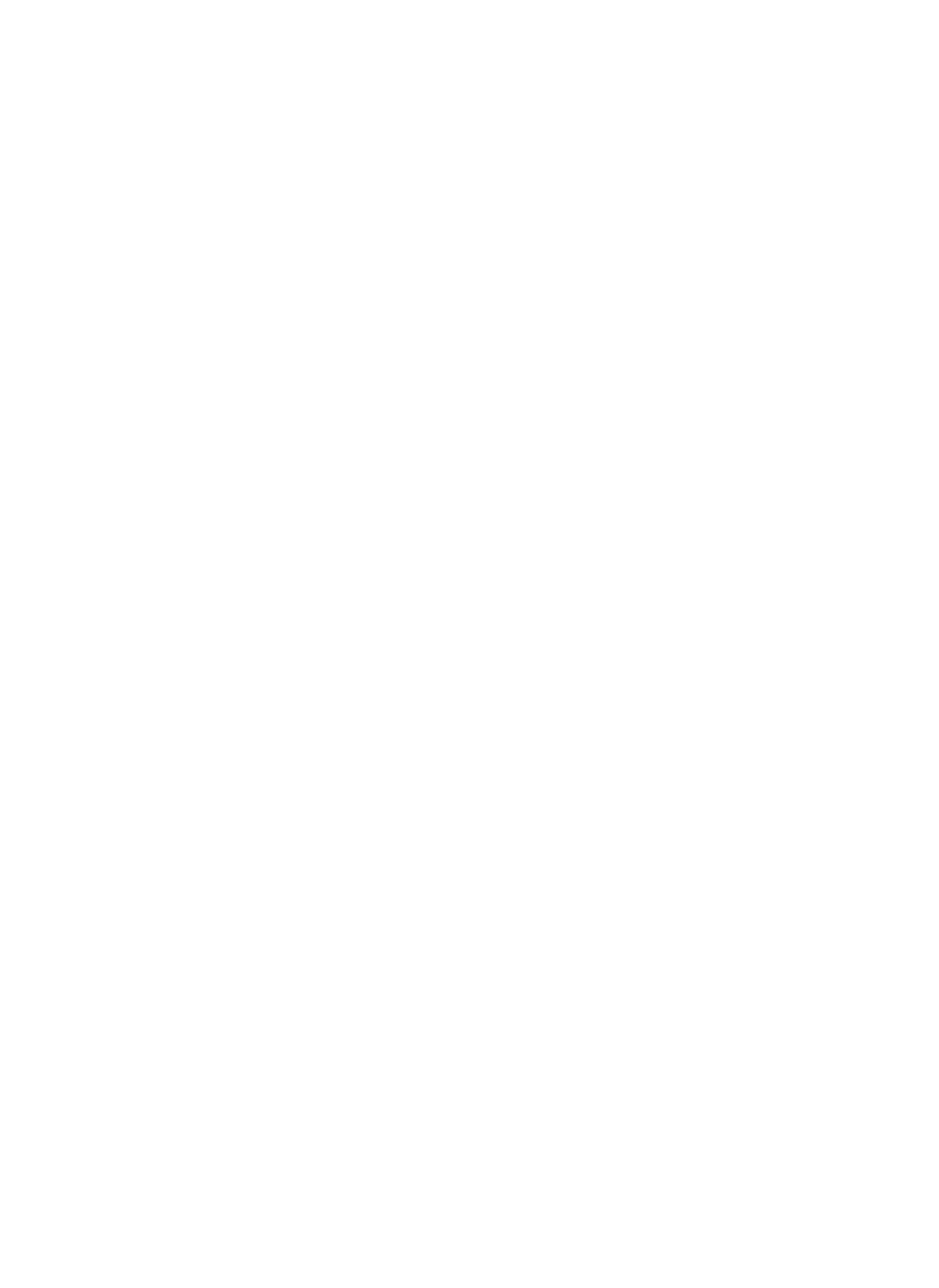# ARRANGEMENT OF SECTIONS

# PART I

#### **PRELIMINARY**

# *Section*

- 1. Short title.
- 2. Interpretation.
- 3. Objects of Act.

#### PART II

#### Access to Information

- 4. Duty to create, keep, organise and maintain information.
- 5. Duty to disclose information.
- 6. Act not to apply to certain public entities and persons.

## PART III

#### Requests for Access to Information

- 7. Requests for access to information.
- 8. Response to request.
- 9. Extension of time.
- 10. Deemed refusal.
- 11. Deferment of access.
- 12. Information that cannot be found or does not exist.
- 13. Forms of access.
- 14. Severability.
- 15. Access to health or other records.
- 16. Language of access.
- 17. Fees.
- 18. Reports to Commission.
- 19. Entities may grant greater access to information.

# PART IV

#### Grounds for Refusal of Access to Information

- 20. Refusal of access.
- 21. Protection of personal information of third party who is a natural person.
- 22. Protection of commercial information of third party and private entity.
- 23. Protection of certain other confidential information of third party.
- 24. Protection of safety of individuals and property.
- 25. Protection of information in bail proceedings, law enforcement and other legal proceedings.
- 26. Protection of legally privileged information.
- 27. Protection of defence, security and international relations of State.
- 28. Protection of economic interests and financial welfare of State and commercial interests of public entities.
- 29. Protection of research information of third party or entity.
- 30. Operations of public entities.
- 31. Manifestly frivolous or vexatious requests, or requests involving substantial and unreasonable diversion of resources.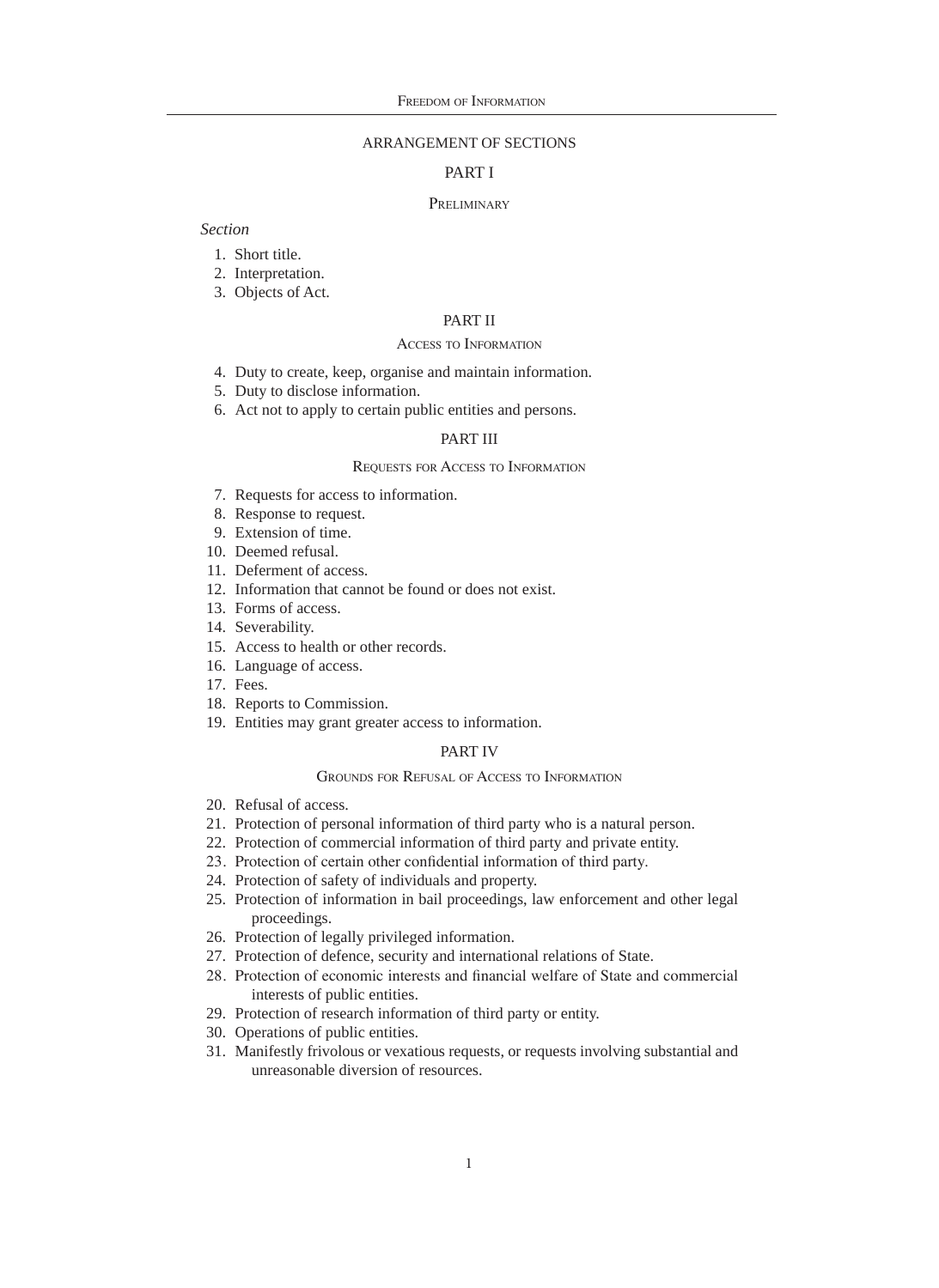# PART V

# Notification and Intervention of Third Parties

*Section*

- 32. Notice to third parties.
- 33. Representations or consent by third parties.
- 34. Decision on representations for refusal and notice thereof.

# PART VI

# Appeals to Commission

- 35. Right to appeal.
- 36. Procedure on appeal.
- 37. Notice to and representations by third party.
- 38. Decision on appeal and notification thereof.

# PART VII

#### **GENERAL**

- 39. Liability.
- 40. Regulations.
- 41. Repeal of [*Chapter 10:27*] and savings.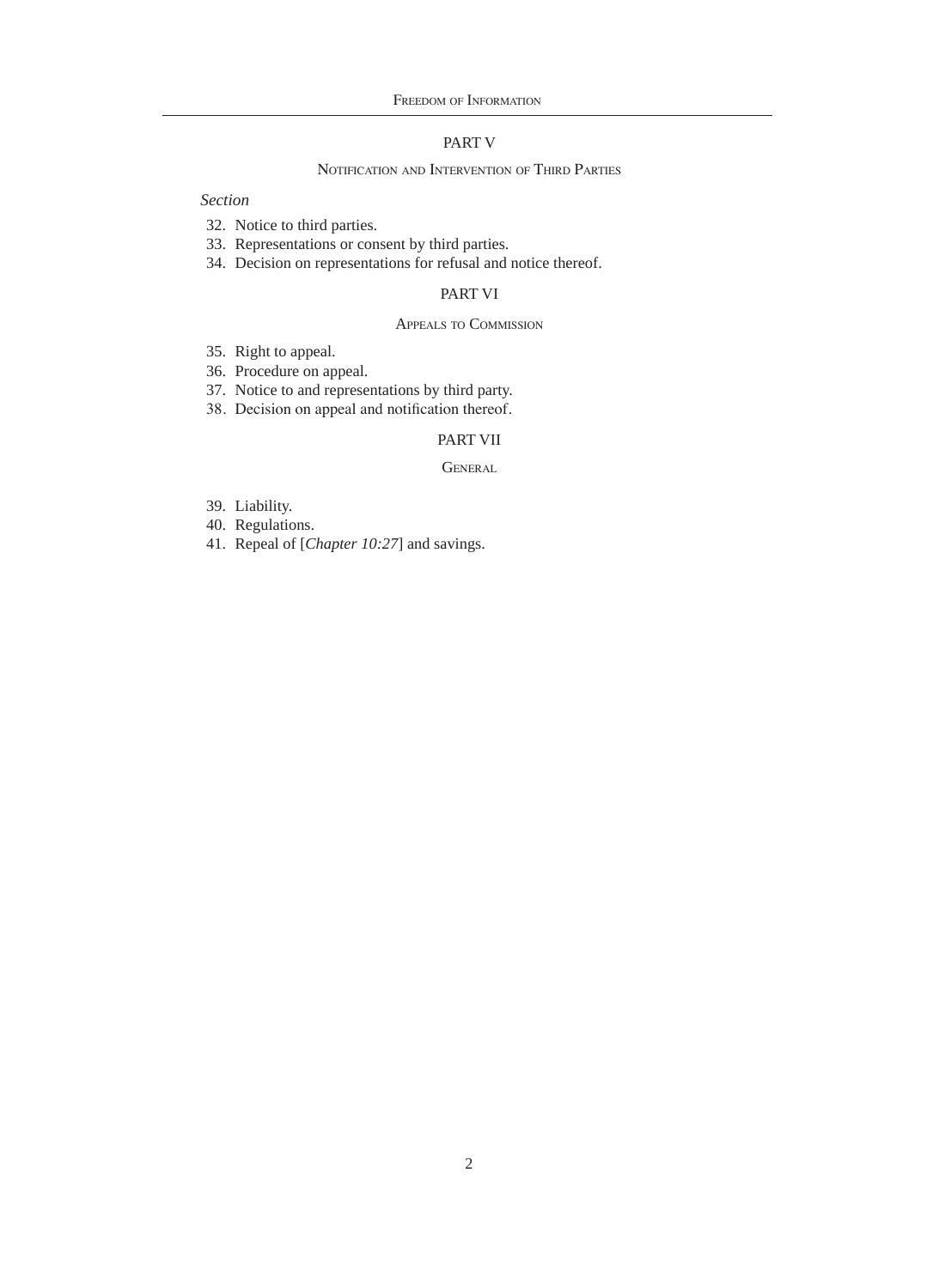# **BILL**

- TO additionally provide for the constitutional rights of expression, and freedom of the media; to provide further for the right of access to information held by entities in the interest of public accountability or for
- the exercise or protection of a right; to repeal the Access to Information and Protection of Privacy Act [*Chapter 10:27*]; and to provide for matters connected therewith.

WHEREAS section 61 of the Constitution provides as follows—

# *"61 Freedom of expression and freedom of the media*

10

5

*(1) Every person has the right to freedom of expression, which includes—* 

- *(a) freedom to seek, receive and communicate ideas and other information;*
- *(b) freedom of artistic expression and scientific research and creativity; and*
- *(c) academic freedom.*
- 15 *(2) Every person is entitled to freedom of the media, which freedom includes protection of the confidentiality of journalists'sources of information.*

*(3) Broadcasting and other electronic media of communication have freedom of establishment, subject only to State licensing procedures that—*

- *(a) are necessary to regulate the airwaves and other forms of signal distribution; and*
- 20
- *(b) are independent of control by government or by political or commercial interests.*
- *(4) All State-owned media of communication must—*

H.B. 6, 2019.]

# *Printed by the Government Printer, Harare*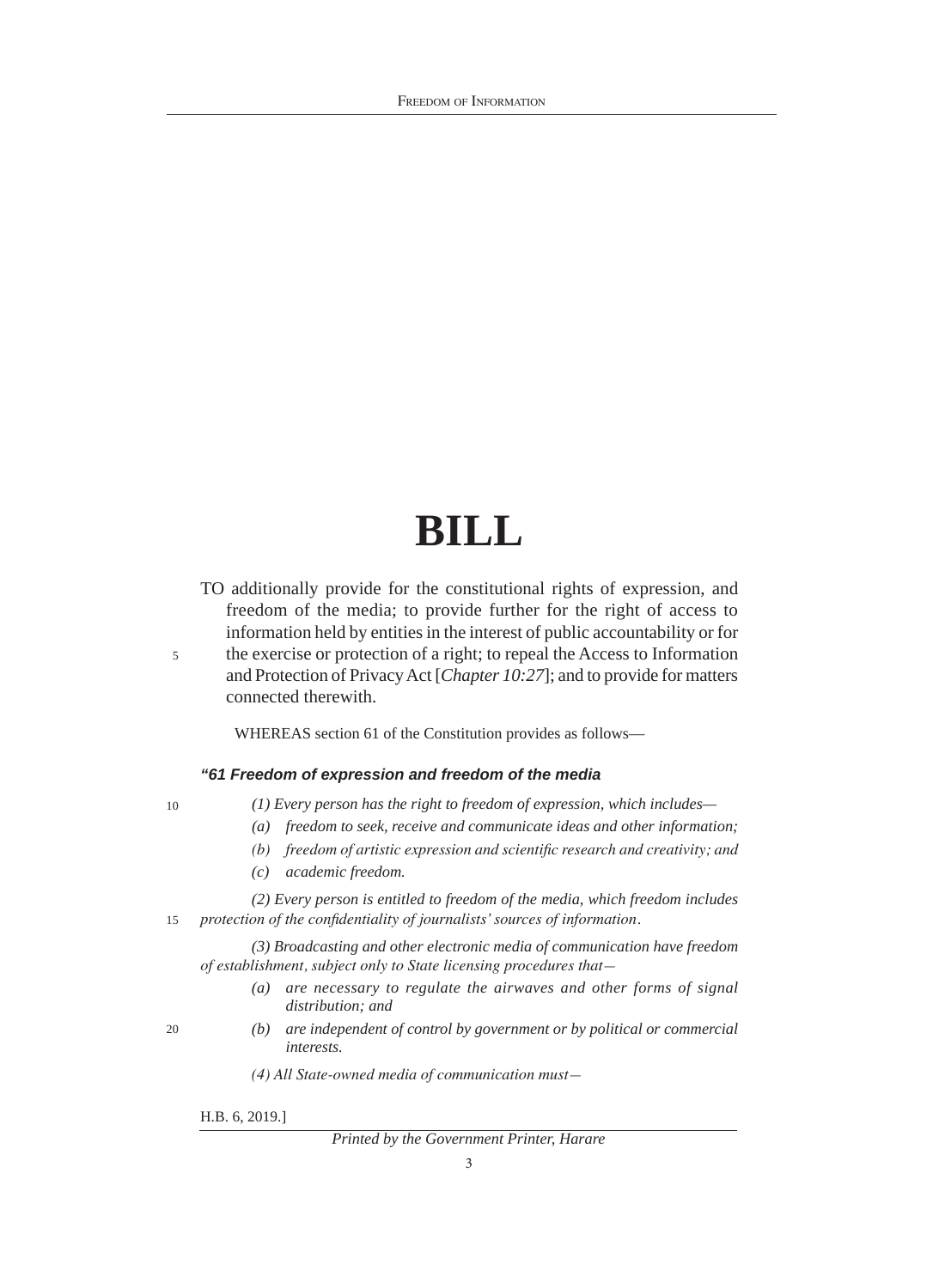- *(a) be free to determine independently the editorial content of their broadcasts or other communications;*
- *(b) be impartial; and*
- *(c) afford fair opportunity for the presentation of divergent views and dissenting opinions.*
- *(5) Freedom of expression and freedom of the media exclude—*
- *(a) incitement to violence;*
- *(b) advocacy of hatred or hate speech;*
- *(c) malicious injury to a person's reputation or dignity; or*
- *(d) malicious or unwarranted breach of a person's right to privacy.*

AND WHEREAS section 62 of the Constitution provides as follows—

#### *"62 Access to information*

15 *(1) Every Zimbabwean citizen or permanentresident, including juristic persons and the Zimbabwean media, hasthe right of accessto any information held by the State or by any institution or agency of government at every level, in so far as the information is required in the interests of public accountability.*

*(2) Every person, including the Zimbabwean media, has the right of access to any information held by any person, including the State, in so far as the information is required for the exercise or protection of a right.*

20 *(3) Every person has a right to the correction of information, or the deletion of untrue, erroneous or misleading information, which is held by the State or any institution or agency of the government at any level, and which relates to that person.*

 $25$ *(4) Legislation must be enacted to give effect to this right, but may restrict access to information in the interests of defence, public security or professional confidentiality, to the extent that the restriction is fair, reasonable, necessary and justifiable in a democratic society based on openness, justice, human dignity, equality and freedom.";*

AND WHEREAS it is desirable, in accordance with the Constitution, to make further provision in regard to access to information;

NOW, THEREFORE, be it enacted by the Parliament and the President of Zimbabwe as follows—

#### PART I

#### **PRELIMINARY**

#### **1 Short title**

This Act may be cited as the Freedom of Information Act, 2019 [*Chapter 10:33*].

# **2 Interpretation**

In this Act—

- "applicant" means a person requesting access to information in terms of this Act;
- "Commission" means the Zimbabwe Media Commission established by section 248 of the Constitution;
- "entity" means a private entity, public entity, public commercial entity or statutory office;
- "information" includes but is not limited to any original or copy of documentary material irrespective of its physical characteristics, such as records,

35

40

30

5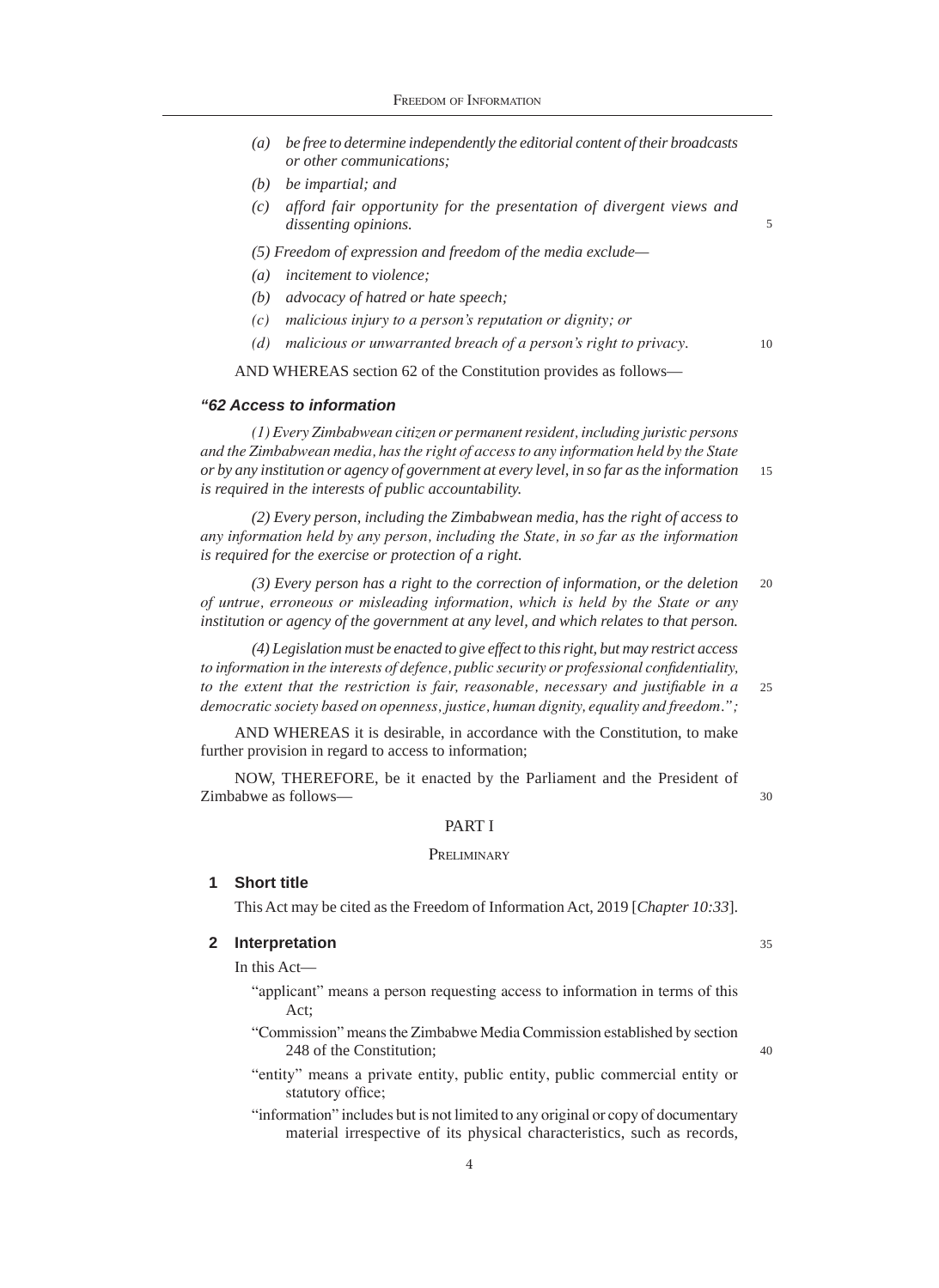| 5  | correspondence, fact, opinion, advice, memorandum, data, statistic, book,<br>drawing, plan, map, diagram, photograph, audio or visual record, and any<br>other tangible or intangible material, regardless of the form or medium<br>in which it is held, in the possession or under the control of the entity to<br>which a request is made under this Act; |  |  |  |  |
|----|-------------------------------------------------------------------------------------------------------------------------------------------------------------------------------------------------------------------------------------------------------------------------------------------------------------------------------------------------------------|--|--|--|--|
|    | "information officer" means a person designated as such by the principle officer<br>of an entity or any person acting in that capacity;                                                                                                                                                                                                                     |  |  |  |  |
|    | "media" has the meaning given to it under the Zimbabwe Media Commission<br>Act [Chapter 10:34];                                                                                                                                                                                                                                                             |  |  |  |  |
| 10 | "Minister" means the Minister responsible for information or any other Minister<br>to whom the President may, from time to time, assign the administration<br>of this Act;                                                                                                                                                                                  |  |  |  |  |
|    | "personal information" means information about an identifiable individual,<br>and includes—                                                                                                                                                                                                                                                                 |  |  |  |  |
| 15 | (a) information relating to the race, gender, sex, pregnancy, marital                                                                                                                                                                                                                                                                                       |  |  |  |  |
|    | status, national, ethnic or social origin, colour, sexual orientation,<br>age, physical or mental health, well-being, disability, religion,<br>conscience, belief, culture, language and birth of the individual;                                                                                                                                           |  |  |  |  |
| 20 | information relating to the education or the medical, criminal or<br>(b)<br>employment history of the individual or information relating to<br>financial transactions in which the individual has been involved;                                                                                                                                            |  |  |  |  |
|    | any identifying number, symbol or other particular assigned to the<br>(c)<br>individual;                                                                                                                                                                                                                                                                    |  |  |  |  |
|    | the address, fingerprints or blood type of the individual;<br>(d)                                                                                                                                                                                                                                                                                           |  |  |  |  |
| 25 | the personal opinions, views or preferences of the individual, except<br>(e)<br>where they are about another individual or about a proposal for a<br>grant, an award or a prize to be made to another individual;                                                                                                                                           |  |  |  |  |
| 30 | correspondence sent by the individual that is implicitly or explicitly<br>(f)<br>of a private or confidential nature or further correspondence that<br>would reveal the contents of the original correspondence;                                                                                                                                            |  |  |  |  |
|    | the views or opinions of another individual about the individual;<br>(g)                                                                                                                                                                                                                                                                                    |  |  |  |  |
| 35 | the views or opinions of another individual about a proposal for a<br>(h)<br>grant, an award or a prize to be made to the individual, but excluding<br>the name of the other individual where it appears with the views or<br>opinions of the other individual; and                                                                                         |  |  |  |  |
| 40 | (i) the name of the individual where it appears with other personal<br>information relating to the individual or where the disclosure of<br>the name itself would reveal information about the individual, but<br>excludes information about an individual who has been dead for<br>more than twenty years;                                                 |  |  |  |  |
|    | "principal officer", in relation to any entity, means the person who is the                                                                                                                                                                                                                                                                                 |  |  |  |  |
|    | executive head, by whatever name known, of the entity concerned, or<br>any person acting in that capacity;                                                                                                                                                                                                                                                  |  |  |  |  |
| 45 | "private entity" means an entity other than a public entity, public commercial<br>entity or statutory office;                                                                                                                                                                                                                                               |  |  |  |  |
|    | "public commercial entity" means a company or other commercial entity which<br>is owned or controlled by the State or by a person on behalf of the State;                                                                                                                                                                                                   |  |  |  |  |
|    | "public entity" has the meaning given to it in the Public Finance Management<br>Act [Chapter 22:19];                                                                                                                                                                                                                                                        |  |  |  |  |
| 50 | "responsible person" means the principal officer or one of several officers of —                                                                                                                                                                                                                                                                            |  |  |  |  |
|    | a public entity;<br>(a)                                                                                                                                                                                                                                                                                                                                     |  |  |  |  |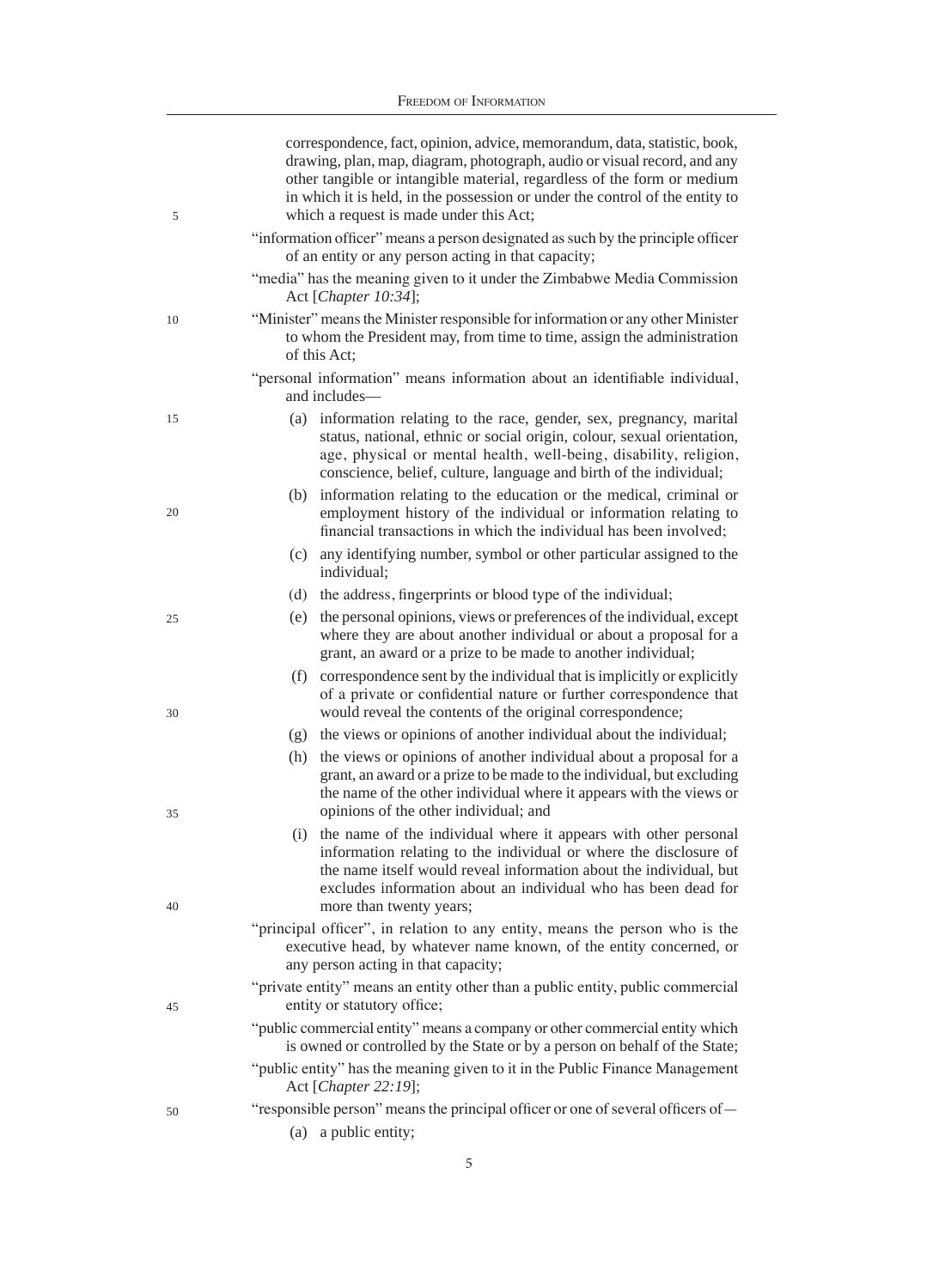(b) a public commercial entity;

whose duty it is to create, keep, organise and maintain information on behalf of the entity;

"Secretary" means the Secretary of the Zimbabwe Media Commission;

5 "third party", in relation to a request for access to information, means any person, group of persons or organisation other than the person who made the request;

"trade secret" means information, including a formula, pattern, compilation, programme, device, product, method, technique or process, that is used, or may be used, in business or for any commercial advantage and—

- (a) derives independent economic value, actual or potential, from not being generally known to the public or to other persons who can obtain economic value from its disclosure or use; and
- (b) is the subject of reasonable efforts to prevent it from becoming generally known; and

15

20

 $25$ 

10

(c) the disclosure of which would result in harm or improper benefit.

# **3 Objects of Act**

The objects of this Act are—

- (a) to give effect to the right of access to information in accordance with the Constitution; and
- (b) to establish voluntary and mandatory mechanisms or procedures to give effect to the right of access to information so as to facilitate swift, inexpensive and simple access to information; and
- (c) to promote transparency, accountability and effective governance by taking any steps necessary to—
	- (i) educate or inform the public of their rights in terms of this Act; and
	- (ii) ensure that appropriate assistance is afforded to members of the public seeking to exercise their right of access to information in order to facilitate the exercise of the right.

#### PART II

#### Access to Information

#### **4 Duty to create, keep, organise and maintain information**

Every responsible person or holder of a statutory office shall cause to be created, kept, organised and maintained information—

- (a) in the interests of public accountability; or
- (b) in the exercise or protection of a right.

#### **5 Duty to disclose information**

40 Subject to this Act, every public entity, public commercial entity or holder of a statutory office shall have a written information disclosure policy through which it discloses information in the interests of public accountability or that is required for the exercise or protection of a right.

# **6 Act not to apply to certain public entities and persons**

This Act does not apply to information relating to—

30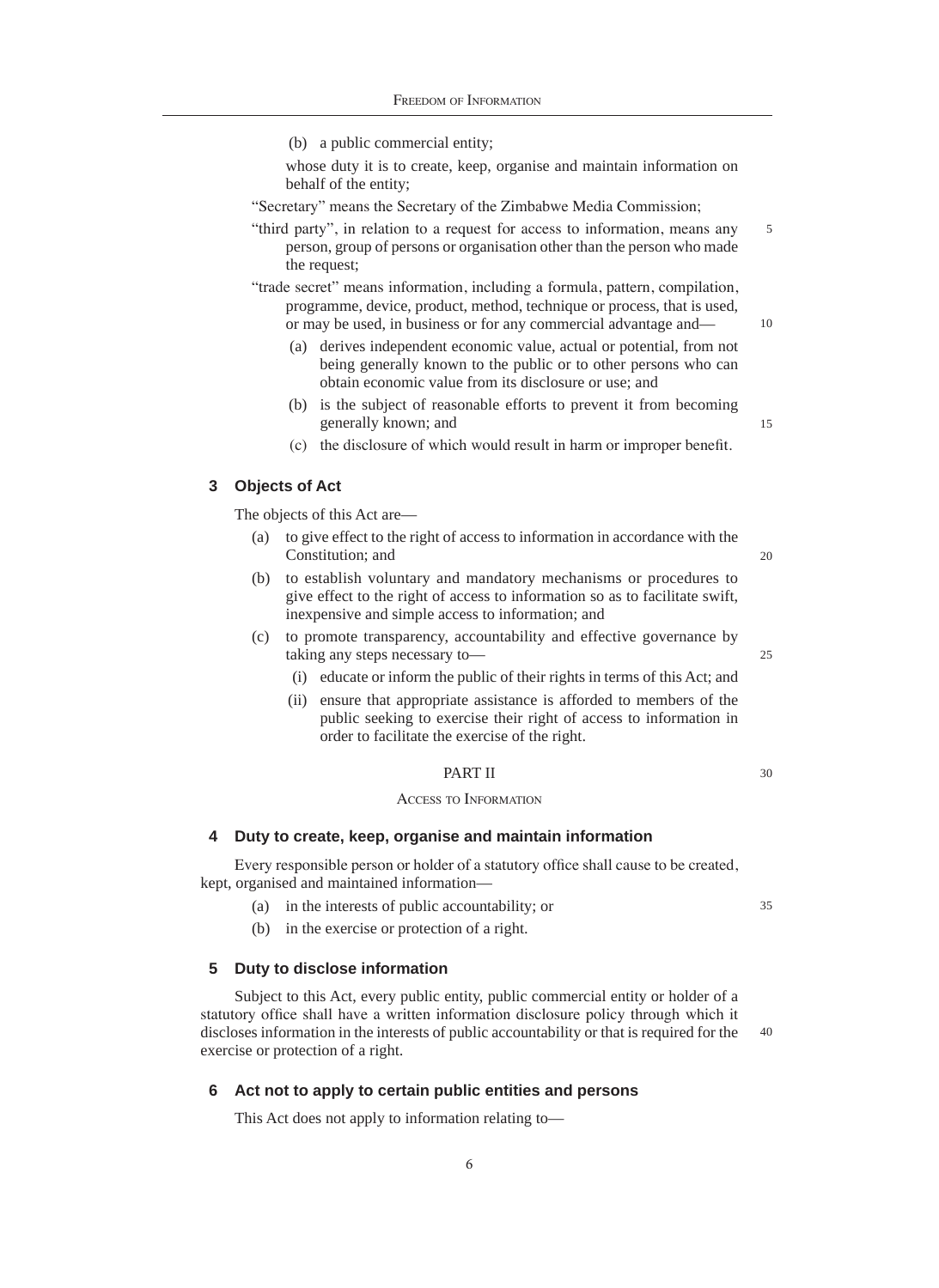- (a) deliberations or functions of the Cabinet and its committees;
- (b) information protected from disclosure in victim friendly courts.

#### PART III

#### Request for Access to Information

#### 5 **7 Requests for access to information**

(1) Any person who wishes to request access to information from any public entity, public commercial entity or the holder of a statutory office in accordance with the rights granted under this Act may apply in writing in a prescribed manner to an information officer of the public entity, public commercial entity or holder of a statutory office concerned.

(2) On receipt of a request, an information officer must immediately provide a written acknowledgement of the request to the applicant.

15 (3) If an information officer is able to provide an immediate response to an applicant that is to the satisfaction of the applicant, the information officer shall make the response.

#### **8 Response to request**

(1) Subject to subsection (2), an information officer to whom a request is made shall, as soon as is reasonably possible, but in any event within twenty-one days of the date of the request—

20

25

30

35

10

- (a) determine whether to grant the request; and
- (b) notify the applicant of the decision whether to grant the request in writing; and
- (c) subject to subsection (7), if the request is granted, give the applicant access to the information.

(2) Where a request relates to information which reasonably appears to be necessary to safeguard the life or liberty of a person, the responsible person or holder of a statutory office shall, within forty-eight hours of the submission of the request—

- (a) determine whether or not the request may be granted; and
- (b) notify the applicant of the decision whether to grant the request in writing; and
- (c) if the request is granted, give the applicant access to the information within the same forty-eight-hour period.

(3) If a request is granted, the notification referred to in subsection (1) or (2) must specify—

- (a) the form in which access to the information will be given; and
	- (b) the fees due, including any reproduction, translation or transcription fees, if any, payable before the further processing of the request.

(4) Subject to subsection (6), where an information officer notifies that a request has been granted, an information officer shall—

- 40
- (a) if any prescribed fee is payable, upon payment of the fee by the applicant; or
- (b) if no fee is payable, immediately;

give access to the information to the applicant.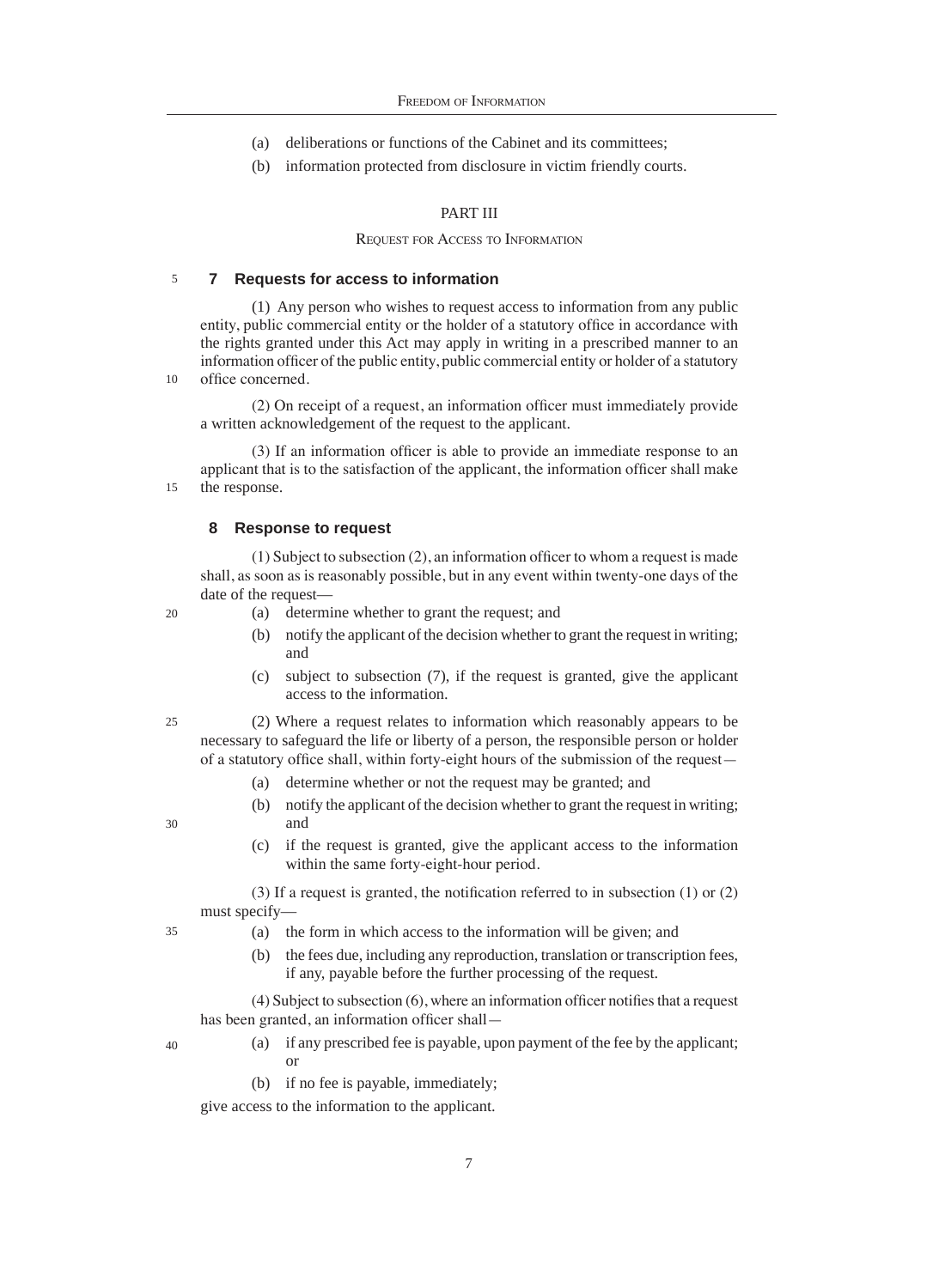(5) Any information provided to an applicant in terms of this Act shall be presumed to be true and accurate in every respect and the applicant shall be entitled to rely on and use it on that basis.

(6) Subject to subsection (5) when an information officer produces an updated or corrected version of any information previously provided, all other previous versions of such information shall cease to be presumed true and accurate in every respect.

(7) Where the information requested contains third party information, the applicant may not be given access to such information until any right of the third party to appeal the release of the information has expired or until any appeal lodged by the third party has been finally determined in terms of section 40.

(8) Notwithstanding subsection (7), an information officer officer may, as soon as possible, provide information to an applicant after having severed and redacted all relevant third party information in accordance with section 14:

Provided that such third party information is immaterial to the information being requested.

(9) If a request is refused, the notification referred to in subsection (1) or (2) shall—

- (a) state adequate reasons for the refusal, based on the contents and substance of the request and the information considered by the information officer; and
- (b) contain a reference to specific provisions of this Act upon which the refusal is based; and
- (c) inform the applicant of the right to appeal against the decision in terms of section 35.

25 (10) If upon considering a request for access to information that is the subject of the request in terms of subsection (2), the responsible person or holder of a statutory office does not consider that the information requested reasonably appears to be necessary to safeguard the life or liberty of a person, he or she shall, within forty-eight hours of the submission of the request for access—

- (a) notify the applicant accordingly; and
- (b) inform the applicant that he or she has the right to appeal the decision on an urgent basis to the Commission in terms of section 36(5).

(11) Subject to subsection (1) where any part of the information requested can be provided within the period specified under subsection (1), an information officer shall respond as soon as possible with respect to the available information.

#### **9 Extension of time**

(1) Subject to subsection (2), an information officer to whom a request is made in terms of section 8(1) may, within the initial twenty-one days, seek the consent of the applicant for an extension of time for a period not exceeding fourteen days if—

- 40 (a) the request is for a large amount of information or requires a search through a large amount of information and meeting the original time limit would unduly interfere with the operations of the entity concerned; or
- (b) consultations that cannot reasonably be completed within twenty-one days are necessary to comply with the request.

45 (2) Where an applicant is of the view that the seeking of consent to extend time by the principal officer is merely dilatory, or the information officer does not obtain the consent of the applicant for the extension, the applicant or the information officer, as the case may be, may lodge an appeal with the Commission in terms of section 35.

10

15

20

5

30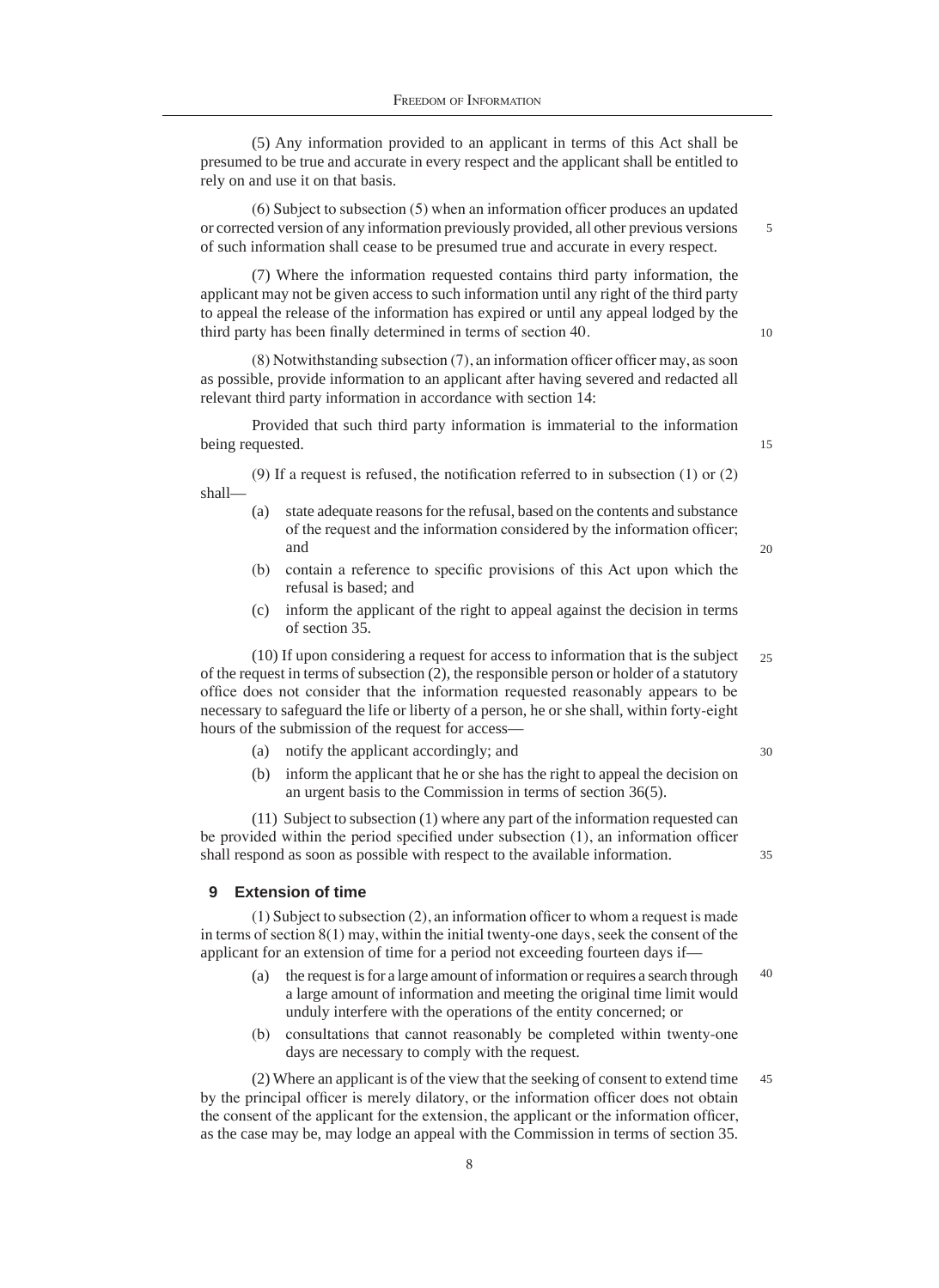# **10 Deemed refusal**

If an information officer fails to notify a decision on a request for access to information—

- (a) within the period specified in section 8(1); or
- (b) where that period has been extended in accordance with section 9, within the extended period;

the information officer shall be deemed to have refused the request

#### **11 Deferment of access**

10 (1) An information officer who receives a request may defer the provision of access to the information if—

- (a) the information has been prepared for presentation to Parliament; or
- (b) the information or part thereof constitutes a report that has been prepared for the purpose of reporting to a public entity or to a public officer, but only until the report has been presented or made available to that public entity or public officer or upon the expiration of thirty days from the date of the request, whichever is the sooner; or
- (c) the information is *sub judice*.

(2) If an information officer defers access to information in terms of subsection (1), he or she must notify the applicant in writing of—

- (a) the deferral within twenty-one days of the date of the request; and
	- (b) the reason for the deferral, including the provisions of this Act relied on; and
	- (c) the likely period for which access is to be deferred; and
- (d) the applicant's right to make representations, within fourteen days of receiving notice, to the information officer regarding why the information is required before such presentation, in the case of a deferral by reason of subsection  $(1)(a)$  or  $(b)$ .

30 (3) If representations have been made in terms of subsection (2)(d), an information officer shall, after due consideration of those representations, within five days of the representations being made, grant the request for access if there are reasonable grounds for believing that the applicant will suffer substantial prejudice if access to the information is deferred for the period referred to in subsection (2)(c).

# **12 Information that cannot be found or does not exist**

(1) If an information officer has—

- (a) taken all reasonable steps to find the information requested; and
- (b) concluded that the information—
	- (i) cannot be found; or
	- (ii) does not exist;

40 the information officer shall, within twenty-one days of the receipt of the request, notify the applicant in writing that the information cannot be found or does not exist.

(2) If information is found after notification of the applicant in terms of subsection (1), the information officer must notify the applicant in writing within fourteen days of the information being found and thereafter proceed in terms of section 8.

#### **13 Forms of access**

 (1) Access to information must be given to an applicant in one or more of the following forms—

25

35

45

20

15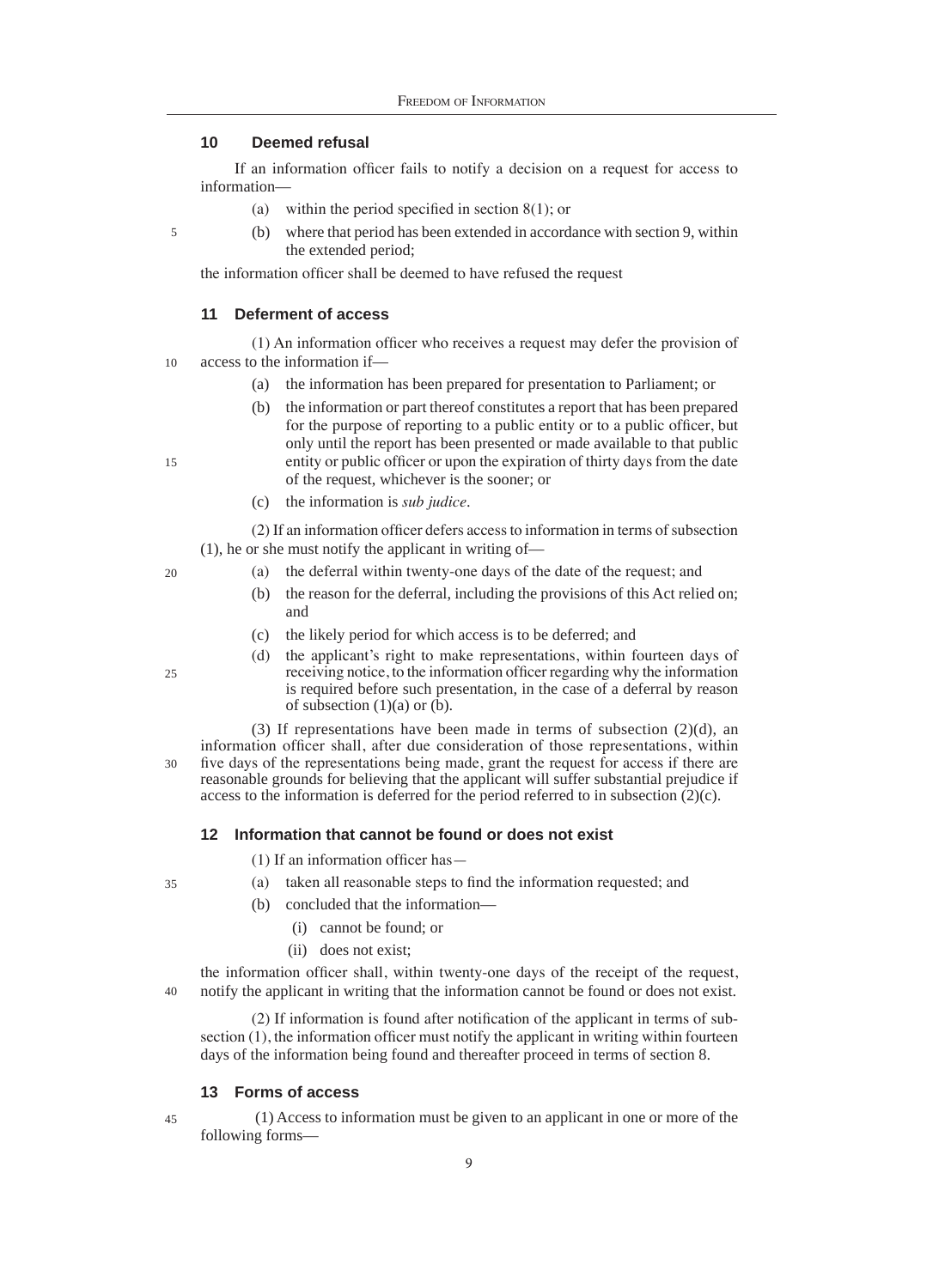- (a) through a reasonable opportunity to inspect the information; or
- (b) by way of a copy of the information; or
- (c) in the case of information that is an article or thing by means of which sounds or visual images are capable of being reproduced, by making of suitable arrangements for the person to hear, view, record or copy those sounds or visual images; or
- (d) in the case of information by which words are recorded in a manner in which they are capable of being reproduced in the form of sound or in which words are contained in the form of shorthand writing or in codified form, by the provision of a written transcript; or
- (e) in the case of information which is held on a computer, or in electronic or machine-readable form, and from which the entity concerned is capable of producing a printed copy of the information or part thereof, by supplying such a copy; or
- 15 (f) in the case of information available or capable of being made available in computer readable form, by supplying a copy in that form.

(2) Subject to subsection (4), where an applicant has requested access to information in a particular form, access must be given in that form.

 $20$ (3) An applicant may amend their preferred form of access (on payment of any reproduction, translation or transcription fees payable) if access has been granted in the form initially requested.

(4) If giving access to information in the form requested by an applicant is likely to—

- (a) unreasonably interfere with the operations of the entity concerned; or
- (b) be detrimental to the preservation of the information; or

(c) be inappropriate, having regard to the physical nature of the information;

access in that form may be refused if access is given in another form authorised under this Act.

(5) Where a person requests access to information in a particular form and for a reason specified in subsection (4), access in that form is refused but access is given in another form, the reproduction fee charged may not exceed the fee that would have been charged if the applicant had been given access in the form requested.

#### **14 Severability**

35 Where any information is contained in a record or document with information protected in terms of this Act, the protected information shall be severed from the record or document and access to the remainder of the information shall be granted to the applicant.

# **15 Access to health or other records**

40 (1) If an information officer receives, in terms of this Part, a request for access to information provided by a health practitioner in his or her capacity as such about the physical or mental health, or well-being—

- (a) of an applicant; or
- (b) if the request has been made on behalf of a person to whom the record relates, of that person;

45 and the information officer is of the opinion that the disclosure of the information might cause serious harm to the applicant's or that person's physical or mental health,

25

30

5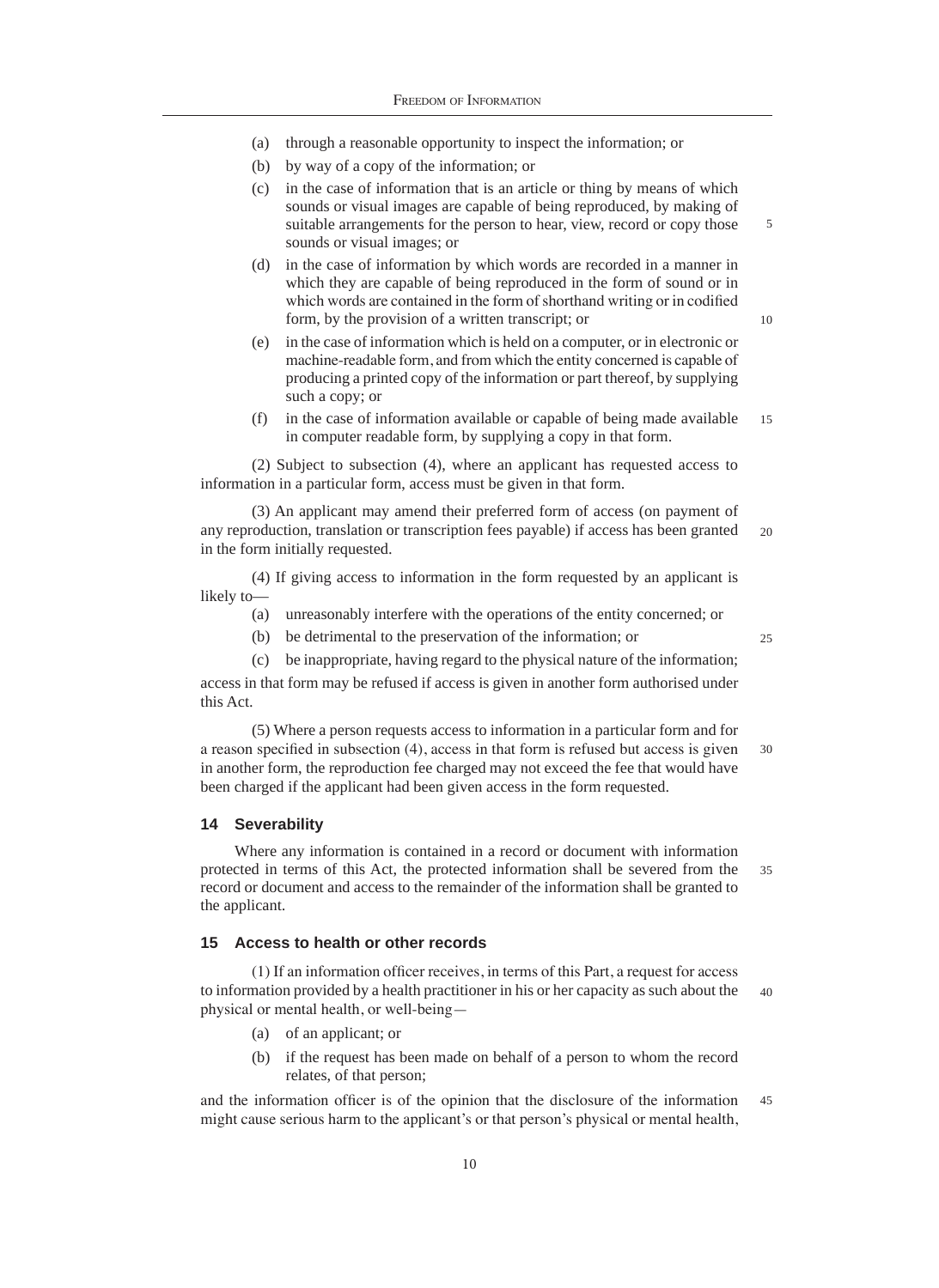or well-being, the information officer shall, before giving access to the record of the information, consult with a health practitioner who, subject to subsection (2), has been nominated by the applicant or the representative referred to in paragraph (b).

- (2) If the person represented in terms of subsection  $(1)(b)$  is—
- (a) under the age of eighteen years, a person having parental responsibilities for that person shall make the nomination contemplated in subsection (1); or
- (b) incapable of managing his or her own affairs, a person appointed by the court to manage those affairs must make the nomination contemplated in subsection (1).

10 15 (3) If, after being given access to the record concerned, the health practitioner consulted is of the opinion that the disclosure of the information to the persons concerned is likely to cause serious harm to his or her physical or mental health, or well-being, the information officer may only give access to the information if the applicant proves to the satisfaction of the information officer that adequate provision has been made for such counselling or arrangements as are reasonably practicable and necessary before,

during or after the disclosure of the information to limit, alleviate or avoid any harm.

(4) Before access to the information is so given in terms of this section, the person responsible for the counselling or arrangements shall be given access to the record.

#### 20 **16 Language of access**

(1) Information must be provided to an applicant in such officially recognised language as the applicant requests.

 $25$ (2) Where an entity does not hold the information in the requested language, the entity concerned shall endeavour to translate it into the requested language and may recover the reasonable costs of the translation from the applicant.

# **17 Fees**

40

45

5

(1) The applicant shall be notified of the fees due, if any, in terms of section 8(3)(b) for access to information before further processing of the request is carried out.

30 (2) If the preparation of the information, including any arrangements provided for in section 13 or section 16 would, in the opinion of the information officer of an entity, require more than the time prescribed for this purpose in terms of subsection (4), the information officer may notify the applicant in writing to pay as a deposit an amount not more than one third of the access fee payable.

35 (3) An applicant shall pay, in addition to the access fees prescribed in terms of this section, an additional fee for any time reasonably required in excess of the prescribed hours to search for and prepare the information requested.

- (4) Fees prescribed in terms of this section may reasonably allow for—
- (a) the cost of making a copy of the information in any form referred to in section 13;
- (b) the time reasonably required to search for information and preparation of information;
- (c) the costs of translation where a request is made that information released be made available in a language other than a language in which it is already held by the entity;
- (d) payment for the inspection of any records.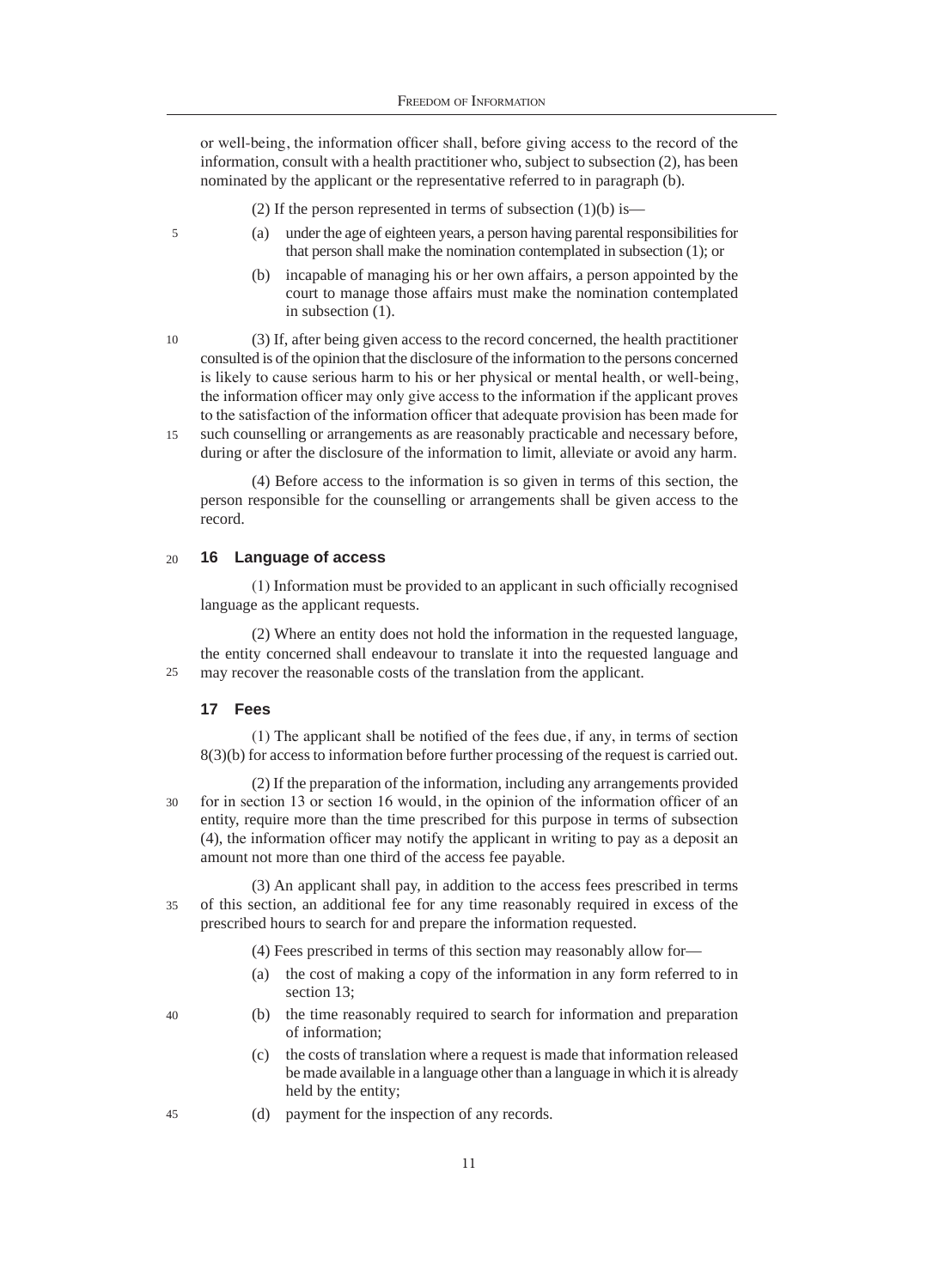- (5) The Minister may, by notice in the *Gazette*—
- (a) exempt any person or class of persons from paying any fee referred to in this section;
- (b) determine that any fee referred to in this section is not to exceed a certain maximum amount;
- (c) determine the manner in which any fee referred to in this section is to be calculated;
- (d) determine that any fee referred to in this section does not apply to a particular class of information or records.

## **18 Reports to Commission**

Every responsible person or holder of a statutory office must annually submit to the Commission a report stating the number of—

- (a) requests for access to information received;
- (b) requests for access granted in full;
- 15 (c) requests for access refused in full or partially and the number of times a specified provision of this Act was relied on to refuse access in full or partially;
- (d) cases in which the periods stipulated in section 8(1) were extended in terms of section 9;
- 20 (e) the number of times that a request for access was regarded as having been refused in terms of section 10;
- (f) such other matters as may be prescribed.

#### **19 Entities may grant greater access to information**

 $25$ Nothing in this Act shall be construed as preventing or discouraging any entity from publishing or giving access to information, including information exempt from disclosure in terms of this Act, where they can properly do so or are required by law to do so.

#### PART IV

#### Grounds for Refusal of Access to Information

#### **20 Refusal of access**

An entity may refuse to grant access to information only if the information falls within an exemption provided for in this Part.

# **21 Protection of personal information of a third party who is a natural person**

35 (1) Subject to subsection (2), an information officer shall refuse a request for information if the release of the information would involve the disclosure of personal and confidential information about a third party who is a natural person, including a deceased person.

(2) A request may not be refused in terms of subsection (1) where—

- 40 (a) the third party does not make any representations in terms of section 34(1) stating why access to the information should not be granted; or
- (b) the third party consents to the disclosure; or
- (c) the third party has been deceased for more than ten years; or

10

30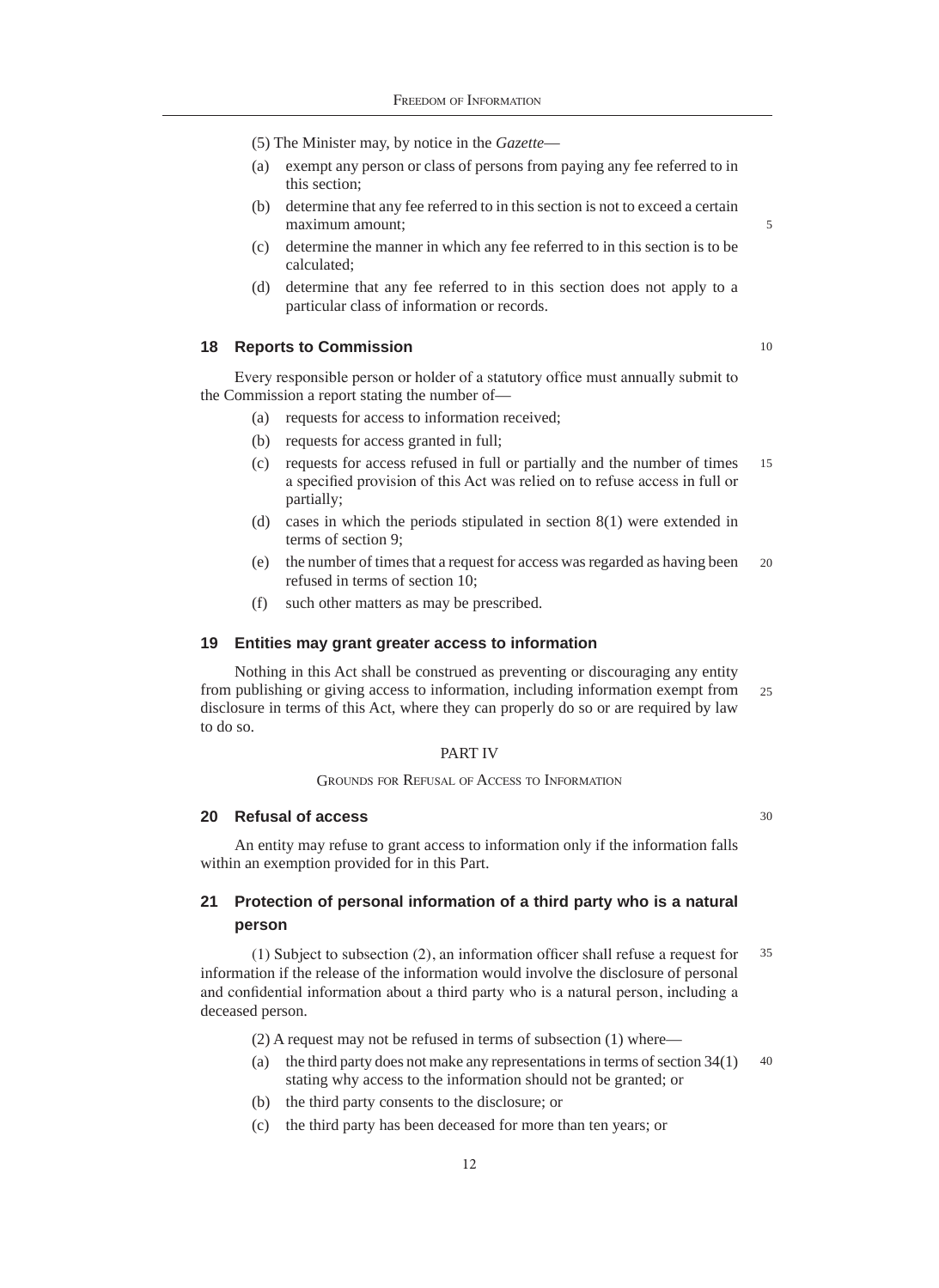|    |     | FREEDOM OF INFORMATION                                                                                                                                                                                                                                                       |
|----|-----|------------------------------------------------------------------------------------------------------------------------------------------------------------------------------------------------------------------------------------------------------------------------------|
|    | (d) | the information is already publicly available; or                                                                                                                                                                                                                            |
|    | (e) | the information relates to the physical or mental health or wellbeing of a<br>person who is under the care of the applicant and who is—                                                                                                                                      |
|    |     | (i) under the age of eighteen years; or                                                                                                                                                                                                                                      |
| 5  |     | (ii) incapable of understanding the nature of the request;                                                                                                                                                                                                                   |
|    |     | and giving access would be in the best interests of the individual;<br><b>or</b>                                                                                                                                                                                             |
|    | (f) | the information is about a deceased person and the applicant is—                                                                                                                                                                                                             |
|    |     | (i) the next of kin or legal representative of the deceased person; or                                                                                                                                                                                                       |
| 10 |     | making the request with the written consent of the deceased person's<br>(ii)<br>next of kin or legal representative; or                                                                                                                                                      |
|    |     | (iii) the executor of the estate of the deceased person; or                                                                                                                                                                                                                  |
|    |     | (iv) the trustee of a trust which can benefit from the estate of the deceased<br>person;                                                                                                                                                                                     |
| 15 |     | <b>or</b>                                                                                                                                                                                                                                                                    |
|    | (g) | the information relates to the position or functions of a person who is or<br>was an officer of a public entity, including but not limited to-                                                                                                                               |
|    |     | (i) the title, work address, work phone number and other similar<br>particulars of the officer; and                                                                                                                                                                          |
| 20 |     | the classification, salary scale or remuneration and responsibilities<br>(ii)<br>of the position held or services performed by the officer; and                                                                                                                              |
|    |     | the name of the individual on a record prepared by the officer in the<br>(iii)<br>course of employment;                                                                                                                                                                      |
|    |     | <b>or</b>                                                                                                                                                                                                                                                                    |
| 25 | (h) | the information was given to an entity by the person to whom it relates<br>and the person was informed by or on behalf of the entity, before it was<br>given, that the information belongs to a class of information that would<br>or might be made available to the public. |
|    | 22  | Protection of commercial information of third party and private entity                                                                                                                                                                                                       |
| 30 |     | $(1)$ Subject to subsection $(3)$ , the information officer of an entity shall refuse                                                                                                                                                                                        |
|    |     | a request for access to information of the entity if the information contains-                                                                                                                                                                                               |
|    | (a) | trade secrets of a third party;                                                                                                                                                                                                                                              |
| 35 | (b) | financial, commercial, scientific or technical information that is proprietary<br>to a third party, and the disclosure of which would be likely to cause harm<br>to the commercial or financial interests of that third party; or                                            |
|    |     |                                                                                                                                                                                                                                                                              |
|    | (c) | information supplied in confidence by a third party the disclosure of which<br>could reasonably be expected—                                                                                                                                                                 |
|    |     | (i) to put that third party at a disadvantage in contractual or other<br>negotiations; or                                                                                                                                                                                    |
| 40 |     | to prejudice that third party in commercial competition.<br>(ii)                                                                                                                                                                                                             |
|    |     | (2) Subject to subsection (3), the information officer of a private entity shall                                                                                                                                                                                             |
|    |     | refuse a request for access to the information of the private entity which contains—                                                                                                                                                                                         |
|    | (a) | trade secrets of that private entity;                                                                                                                                                                                                                                        |
|    |     | (b) financial commercial scientific or technical information that is proprietary                                                                                                                                                                                             |

(b) financial, commercial, scientific or technical information that is proprietary to that private entity, the disclosure of which would be likely to cause harm to the commercial or financial interests of that private entity; or

45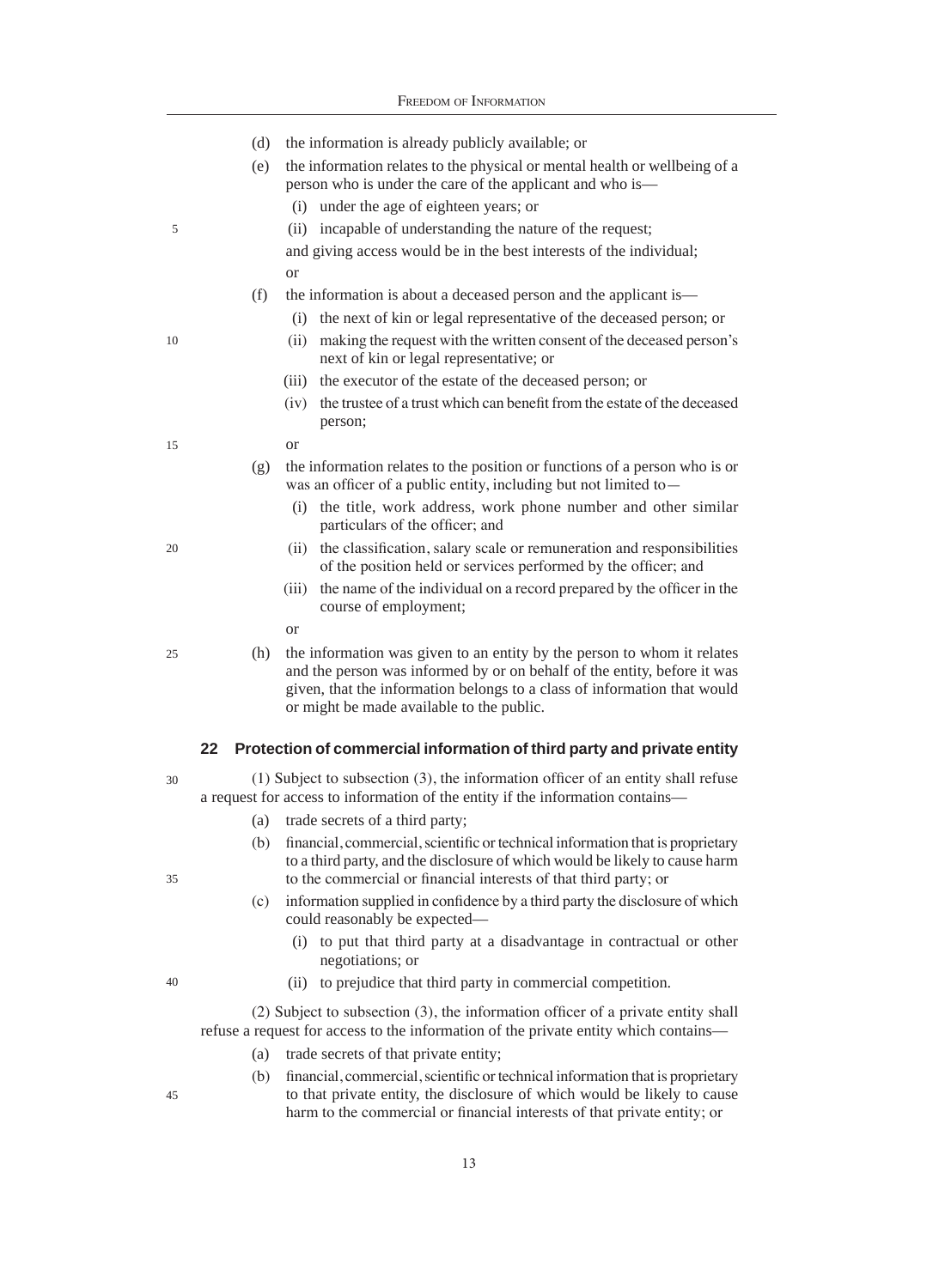- (c) information supplied in confidence by a third party the disclosure of which could reasonably be expected—
	- (i) to put that third party at a disadvantage in contractual or other negotiations; or
	- (ii) to prejudice that third party in commercial competition.

(3) The information officer shall not refuse to provide information in terms of subsection (1) or (2) if that information consists of information—

- (a) already publicly available; or
- (b) about a third party who has consented in terms of section 33(2) or otherwise in writing to its disclosure to the applicant concerned; or
- (c) the disclosure of which would facilitate accountability and transparency of decisions taken by an entity, other than preliminary results of any tests, research, preparations or other investigations conducted for the purpose of developing any policy; or
- (d) which relates to the expenditure of public funds; or

15

10

5

(e) the disclosure of which would reveal misconduct or deception.

# **23 Protection of certain other confidential information of third party**

- (1) Subject to subsection (2), an information officer—
- $20$ (a) shall refuse a request for access to information of the entity if the disclosure of the information would constitute a breach of a duty of confidence owed to a third party in terms of any agreement; or
- 25 (b) may refuse a request for access to information of the entity if the information consists of information that was supplied in confidence by a third party and the disclosure of which could reasonably be expected to prejudice the future supply of similar information or information from the same source.

(2) Information may not be refused in terms of subsection (1) to the extent that it consists of information—

- (a) already publicly available; or
- 30 (b) about a third party who has consented in terms of section 33(2) or otherwise in writing to its disclosure to the applicant concerned.

#### **24 Protection of safety of individuals and property**

(1) An information officer of an entity shall refuse a request for access to any information of the entity if the disclosure could reasonably be expected to endanger the life or physical safety of an individual.

(2) An information officer of an entity may refuse a request for access to information of the entity if its disclosure would be likely to prejudice or impair—

- (a) the security of any property whatsoever; or
- (b) the methods, systems, plans or procedures for the protection any property whatsoever;
- (c) the safety of the public or any section of the public.

# **25 Protection of information in bail proceedings, law enforcement and other legal proceedings**

(1) An information officer of a public entity, public commercial entity or holder of a statutory office40

45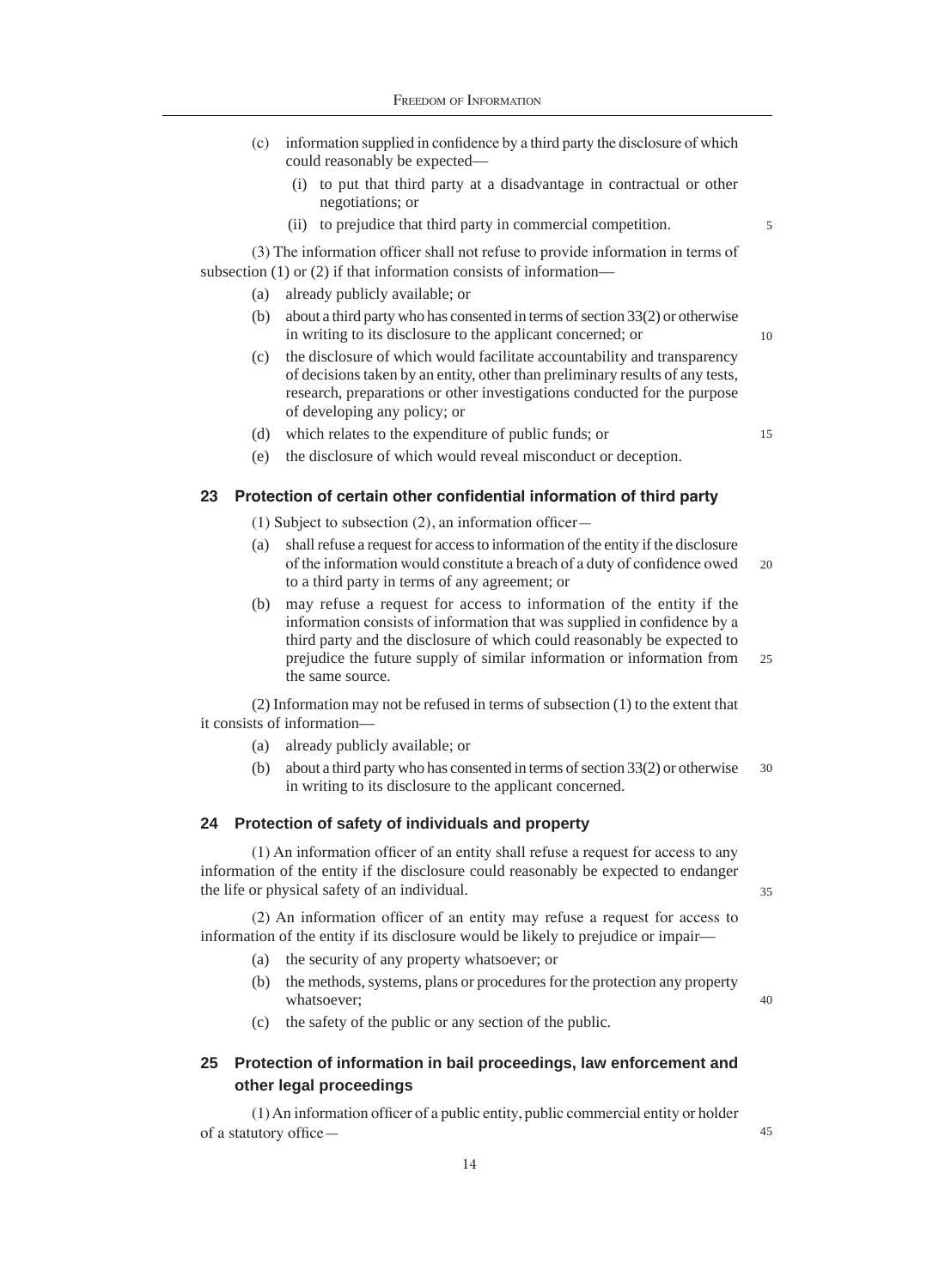|    | <b>FREEDOM OF INFORMATION</b> |       |                                                                                                                                                                                                                                                                                                 |  |  |
|----|-------------------------------|-------|-------------------------------------------------------------------------------------------------------------------------------------------------------------------------------------------------------------------------------------------------------------------------------------------------|--|--|
|    | (a)                           |       | shall refuse a request for access to information if access to that information<br>is prohibited in terms of section 117A(10) of the Criminal Procedure and<br>Evidence Act [Chapter 9:07]; or                                                                                                   |  |  |
|    | (b)                           |       | may refuse a request for access to information if—                                                                                                                                                                                                                                              |  |  |
| 5  |                               | (i)   | the record contains methods, techniques, procedures or guidelines<br>$for-$                                                                                                                                                                                                                     |  |  |
|    |                               |       | the prevention, detection, curtailment or investigation of a<br>А.<br>contravention or possible contravention of the law; or                                                                                                                                                                    |  |  |
|    |                               |       | the prosecution of alleged offenders;<br>B.                                                                                                                                                                                                                                                     |  |  |
| 10 |                               |       | and the disclosure of those methods, techniques, procedures<br>or guidelines could reasonably be expected to prejudice the<br>effectiveness of those methods, techniques, procedures or guidelines<br>or lead to the circumvention of the law or facilitate the commission<br>of an offence; or |  |  |
| 15 |                               | (ii)  | the prosecution of an alleged offender is being prepared or about to<br>commence or pending and the disclosure of the information could<br>reasonably be expected—                                                                                                                              |  |  |
|    |                               |       | A.<br>to impede that prosecution; or                                                                                                                                                                                                                                                            |  |  |
|    |                               |       | <b>B.</b><br>to result in a miscarriage of justice in that prosecution;                                                                                                                                                                                                                         |  |  |
| 20 |                               |       | <sub>or</sub>                                                                                                                                                                                                                                                                                   |  |  |
|    |                               | (iii) | the disclosure of the information could reasonably be expected to-                                                                                                                                                                                                                              |  |  |
| 25 |                               |       | prejudice the investigation of a contravention or possible<br>А.<br>contravention of the law which is about to commence or is<br>in progress or, if the investigation has been suspended or<br>terminated, is likely to be resumed; or                                                          |  |  |
|    |                               |       | <b>B.</b><br>reveal, or enable a person to ascertain, the identity of<br>a confidential source of information in relation to the<br>enforcement or administration of the law; or                                                                                                                |  |  |
| 30 |                               |       | $\mathcal{C}$ .<br>result in the interference, intimidation or coercion of a witness,<br>or a person who might be or has been called as a witness, in<br>criminal proceedings or other proceedings to enforce the law;<br><sub>or</sub>                                                         |  |  |
| 35 |                               |       | facilitate the commission of a contravention of the law,<br>D.<br>including, but not limited to, and subject to subsection (2),<br>escape from lawful detention; or                                                                                                                             |  |  |
|    |                               |       | prejudice or impair the fairness of a trial or the impartiality of<br>Е.<br>an adjudication.                                                                                                                                                                                                    |  |  |

40 (2) Information may not be refused in terms of subsection (1)(b)(iii)(D) insofar as it consists of information about the general conditions of detention of persons in custody.

# **26 Protection of legally privileged information**

45 An information officer of any entity shall refuse a request for access to information if the information is privileged in terms of laws of Zimbabwe unless the patient, client, source or person entitled to the privilege consents to the release or has waived the privilege.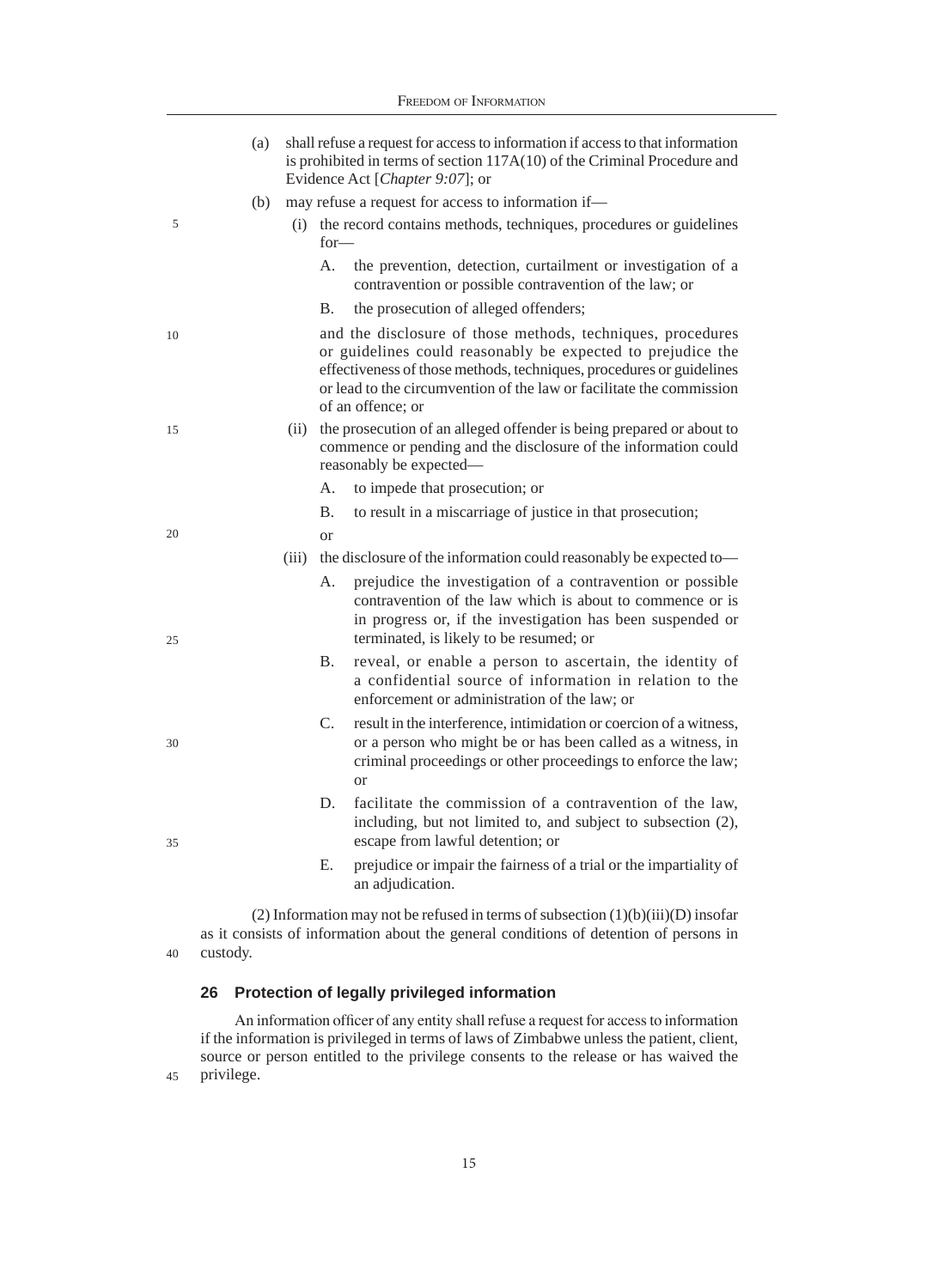# **27 Protection of defence, security and international relations of State**

(1) An information officer may refuse a request for access to information of an entity if the disclosure of the information—

- (a) is likely to cause prejudice to—
	- (i) the defence or security of the State;
	- (ii) subject to subsection (3), the international relations of the State; or

5

15

 $25$ 

30

- (b) would disclose information—
	- (i) supplied in confidence by or on behalf of another State or an international organisation; or
	- (ii) supplied by or on behalf of the State to another state or an international organisation in terms of an arrangement or international agreement with that state or organisation which requires the information to be held in confidence; or 10
	- (iii) required to be held in confidence by an international agreement or in accordance with customary international law.

(2) Without limiting the generality of subsection (1), information referred to in that subsection shall include information—

- (a) relating to military tactics or strategy or military exercises or operations undertaken in preparation for hostilities or in connection with the detection, prevention, suppression or curtailment of subversive or hostile activities; 20
- (b) relating to the quantity, characteristics, capabilities, vulnerabilities or deployment of—
	- (i) weapons or any other equipment used for the detection, prevention, suppression or curtailment of subversive or hostile activities; or
	- (ii) anything being designed, developed, produced or considered for use as weapons or such other equipment;
- (c) relating to the characteristics, capabilities, vulnerabilities, performance, potential, deployment or functions of—
	- (i) any military force, unit or personnel; or
	- (ii) any body or person responsible for the detection, prevention, suppression or curtailment of subversive or hostile activities;
- (d) held for the purpose of intelligence relating to—
	- (i) the defence of the State; or
	- (ii) the detection, prevention, suppression or curtailment of subversive or hostile activities; or 35
	- (iii) another state or an international organisation used by or on behalf of the State in the process of deliberation and consultation in the conduct of international affairs;
- (e) on methods of, and scientific or technical equipment for, collecting, assessing or handling information referred to in paragraph (d);  $40$
- (f) on the identity of a confidential source or any other source of information referred to in paragraph (d);
- (g) on the positions adopted or to be adopted by the State, any other state or an international organisation for the purpose of present or future international negotiations; or 45
- (h) that constitutes diplomatic correspondence exchanged with another state or an international organisation or official correspondence exchanged with diplomatic missions or consular posts of the State.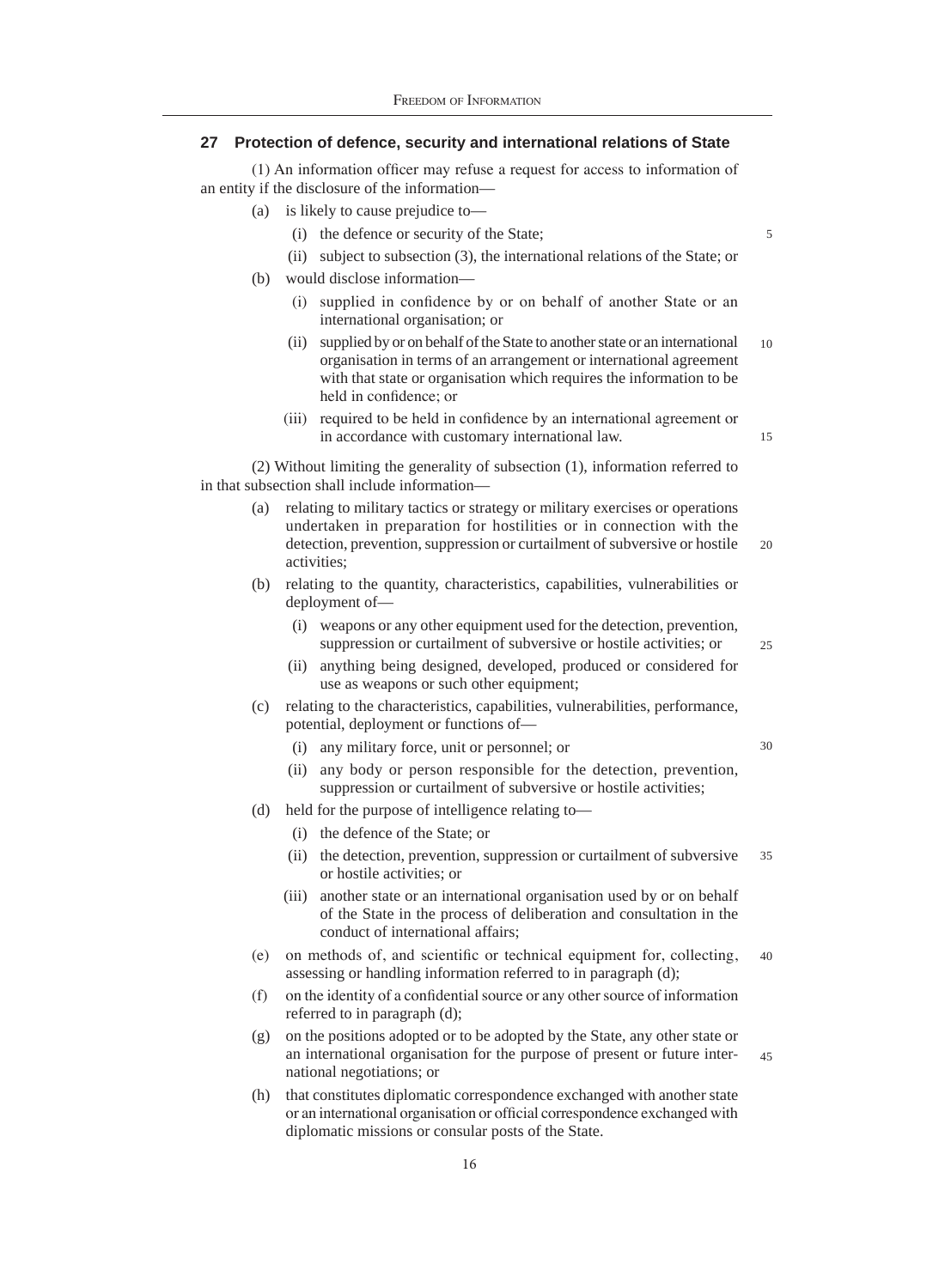(3) A record may not be refused in terms of subsection  $(1)(a)(ii)$  if it came into existence more than twenty years before the request.

- $(4)$  If—
- (a) a request for access to information may be refused in terms of subsection (1), or could, if it existed, be so refused, and the disclosure of the existence or non-existence of the information would be likely to cause the harm contemplated in any provision of subsection (1), the information officer concerned may refuse to confirm or deny the existence or non-existence of the information; and
- (b) if the information officer so refuses to confirm or deny the existence or non-existence of the information, a notice to the applicant shall—
	- (i) state that fact; and
	- (ii) identify the provision of subsection (1) in terms of which access would have been refused if the information had existed; and
	- (iii) give adequate reasons for the refusal to the extent that they can be given without causing the harm contemplated in subsection (1); and
	- (iv) state that the applicant may appeal against the decision in terms of section 36.

# **28 Protection of economic interests and financial welfare of State and commercial interests of public entities**

(1) An information officer of a public entity may refuse a request for access to information of the entity if its disclosure would be likely to materially jeopardise the national economic interests or financial welfare or the ability of the government to manage the national economy effectively in the national best interest.

- (2) Without limiting the generality of subsection (1), the information referred to in subsection (1) shall include information on— 25
	- (a) a contemplated change in, or maintenance of, a policy substantially affecting the currency, coinage, legal tender, exchange rates or foreign investment;
	- (b) a contemplated change in or decision not to change—
		- (i) credit or interest rates; or
		- (ii) customs or excise duties, taxes or any other source of revenue; or
		- (iii) the regulation or supervision of financial institutions; or
		- (iv) government borrowing; or
		- (v) the regulation of prices of goods or services, rents or wages, salaries or other incomes; or
	- (c) a contemplated—
		- (i) sale or acquisition of immovable or movable property; or
		- (ii) international trade agreement.
- (3) Subject to subsection (5), an information officer may refuse a request for access to information if the information— 40
	- (a) contains trade secrets of the State or a public entity;
	- (b) contains financial, commercial, scientific or technical information, other than trade secrets, the disclosure of which would be likely to cause harm to the commercial or financial interests of the State or a public entity;
	- (c) contains information the disclosure of which could reasonably be expected—

10

5

15

20

30

35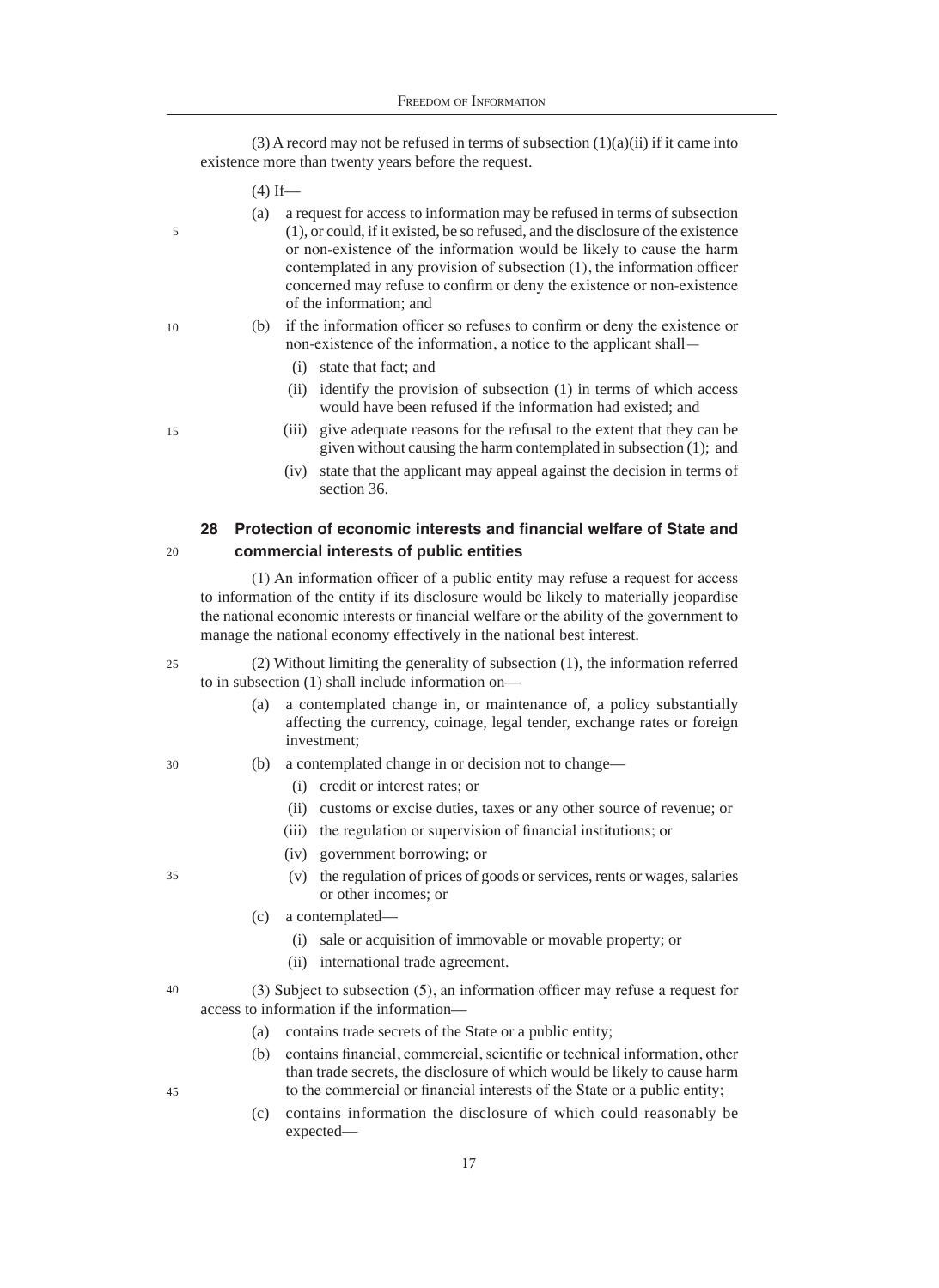- (i) to put a public entity at a disadvantage in contractual or other negotiations: or
- (ii) to prejudice a public entity in commercial competition; or
- (d) is a computer programme owned by the State or a public entity, except insofar as it is required to give access to information to which access is permitted in terms of this Act.

(4) The information referred to in subsection  $(2)(c)(i)$  shall, without limiting the generality of that provision, include information in connection with an agreement or contemplated agreement to transfer any interest in or right to shares in the capital of a public entity to any person not being a public entity.

(5) Access to information may not be refused in terms of subsection (3) to the extent that it consists of information—

- (a) already publicly available; or
- (b) about or owned by an entity, other than the entity to which the request is made, which has consented in writing to its disclosure to the applicant concerned; or 15
- (c) the disclosure of which would facilitate accountability and transparency of decisions taken by the State or an entity, other than preliminary results of any tests, research, preparations or other investigations conducted for the purpose of developing any policy.

(6) If a request for access to information contemplated in subsection  $(5)(c)$  is granted and any testing or other investigation relevant to that information was carried out by or on behalf of the public entity from which the information is requested, the information officer must at the same time as access to the information is given, provide the applicant with a written explanation of the methods used in conducting the testing or other investigation. 25

# **29 Protection of research information of third party or entity**

(1) An information officer may refuse a request for access to information of the entity if the information relates to any research being or to be carried out by or on behalf of a third party, the disclosure of which would be likely to expose—

- (a) the third party; or
- (b) the researcher; or
- (c) the subject matter of the research;

to serious disadvantage.

(2) An information officer may refuse a request for access to information of the entity if the information relates to a research being or to be carried out by or on behalf of an entity the disclosure of which would be likely to expose— 35

- (a) the entity; or
- (b) the researcher; or
- (c) the subject matter of the research;

to serious disadvantage.

## **30 Operations of public entities**

(1) Subject to subsections (3) and (4), an information officer of a public entity, public commercial entity or holder of a statutory office may refuse a request for access to information40

5

10

 $20$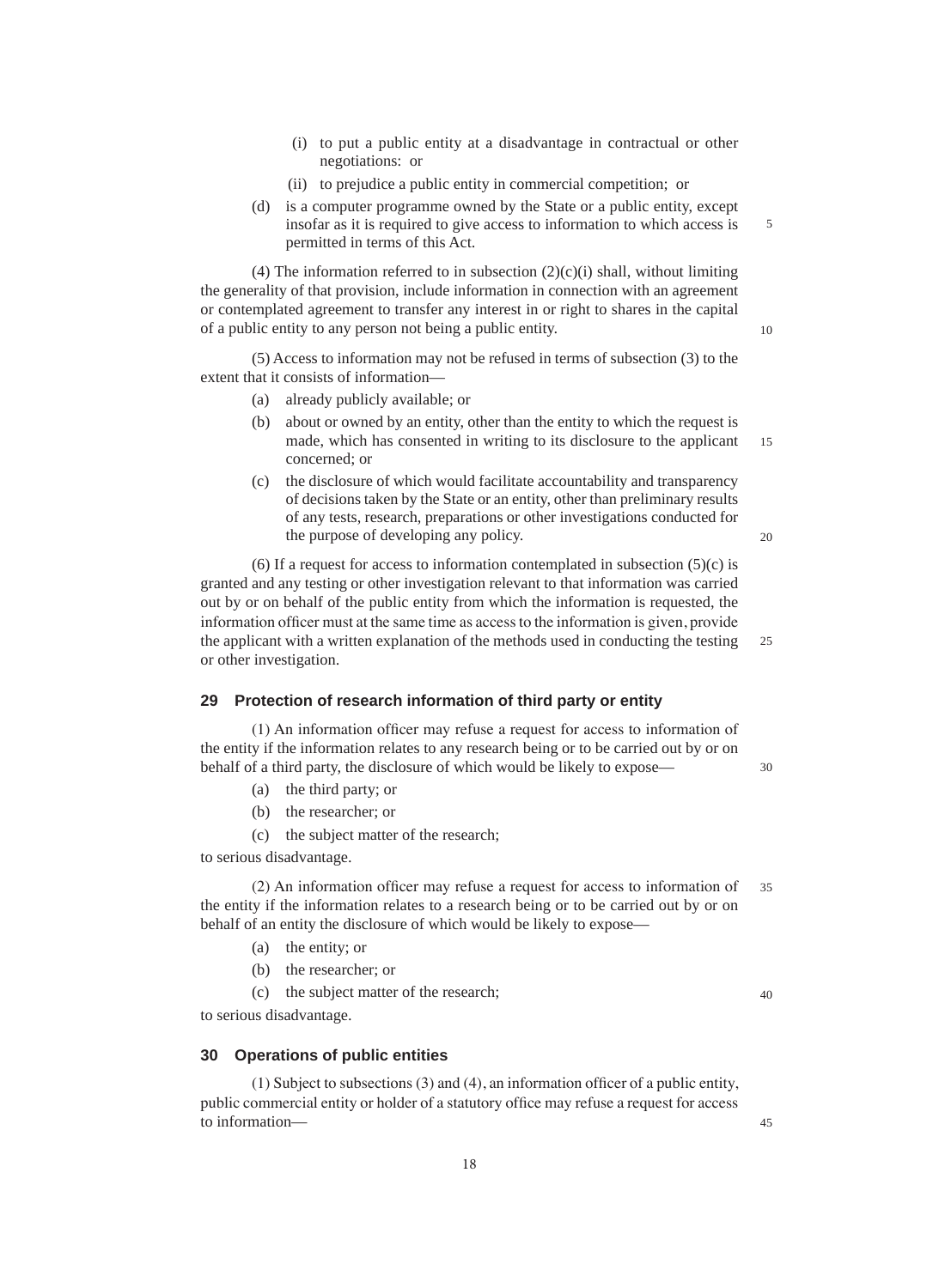- (a) if the information contains an opinion, advice, report or recommendation obtained or prepared, or an account of a consultation, discussion or deliberation that has occurred (including, but not limited to, minutes of a meeting)—
	- (i) for the purpose of assisting to formulate a policy; or
	- (ii) to take a decision in the exercise of a power or performance of a duty; or
- (b) if the disclosure of the information could reasonably be expected to frustrate the deliberative process in the public entity, public commercial entity or statutory office by inhibiting the candid—
	- (i) communication of an opinion, advice, report or recommendation; or
	- (ii) conduct of a consultation, discussion or deliberation.
- (c) if the disclosure of the information could, by premature disclosure of a policy or contemplated policy, reasonably be expected to frustrate the success of that policy.

(2) Subject to subsection (4), an information officer of a public entity, public commercial entity or holder of a statutory office may refuse a request for access to information of the entity concerned if—

- (a) the disclosure of the information could reasonably be expected to jeopardise the effectiveness of a testing, examining or auditing procedure or method used by the public entity; or
	- (b) the information contains evaluative material, whether or not the person who supplied it is identified, and the disclosure of the material would breach an express or implied undertaking which was—
		- (i) made to the person who supplied the material; and
		- (ii) to the effect that the material or the identity of the person who supplied it, or both, would be held in confidence;
		- or
	- (c) the information contains a preliminary, working or other draft of an official of a public entity.

(3) Access to information may not be refused in terms of subsection (1) if the information came into existence more than twenty years before the request concerned.

(4) Access to information may not be refused in terms of subsection (1) or (2) insofar as it consists of an account of, or a statement of reasons required to be given in accordance with the Administrative Justice Act [*Chapter 10:28*]. 35

# **31 Manifestly frivolous or vexatious requests, or requests involving substantial and unreasonable diversion of resources**

(1) An information officer of an entity may refuse a request for access to information if— 40

- (a) the request is manifestly frivolous or vexatious; or
- (b) the work involved in processing the request would substantially and unreasonably divert the resources of the entity.

(2) The information officer shall notify the applicant accordingly, giving reasons why the request is considered to fall within either of the descriptions referred to in subsection  $(1)$ . 45

10

5

15

 $20$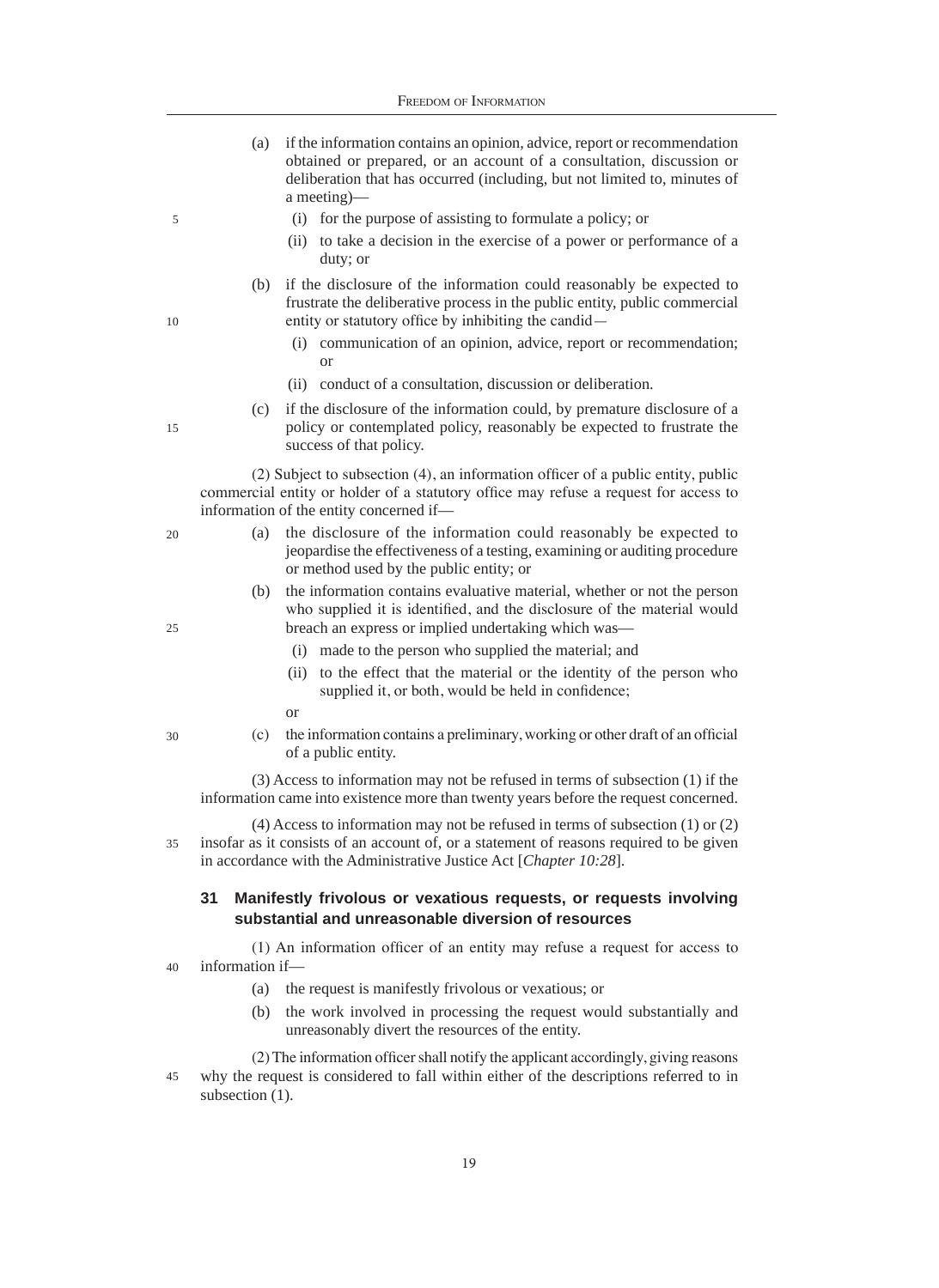# PART V

NOTIFICATION AND INTERVENTION OF THIRD PARTIES

#### **32 Notice to third parties**

(1) An information officer of an entity considering a request for access to information containing information of any third party which may be protected in terms of Part IV must take all reasonable steps to notify the third party concerned in writing of the request.

(2) The information officer must notify a third party in terms of subsection  $(1)$ —

- (a) as soon as reasonably possible, but in any event, within seven days of the receipt of the request or the transfer of the request to another entity; and 10
- (b) by the fastest means reasonably possible.

(3) When informing a third party in terms of subsection (1), the information officer must—

- (a) state that the information officer is considering a request for information which may include information relating to the third party and describe the content of the information; and 15
- (b) furnish the name of the applicant; and
- (c) describe the protection granted in terms of this Act with respect to the information concerned; and
- (d) state that the third party may, within seven days of the date of the notification—
	- (i) make written representations to the information officer why the request for access should be refused; or
	- (ii) give written consent for the disclosure of the information to the applicant.  $25$

# **33 Representations or consent by third party**

(1) A third party notified in terms of section 32(1) of a request for access may, within seven days of the date of the notification—

- (a) make written representations to the information officer concerned stating why the request should be refused; or 30
- (b) give written consent for the disclosure of the information to the applicant concerned.

(2) A third party that becomes aware of a request for access otherwise than in terms of section 32(1) may—

35

5

20

- (a) make written representations to the information officer concerned why the request should be refused; or
- (b) give written consent for the disclosure of the information concerned.

# **34 Decision on representations for refusal and notice thereof**

(1) An information officer shall, as soon as reasonably possible, but in any event within seven days of any third party being notified as provided for in section 32— 40

(a) make a decision, after giving due regard to any representations made by a third party in terms of section 33, whether or not to grant the request for access; and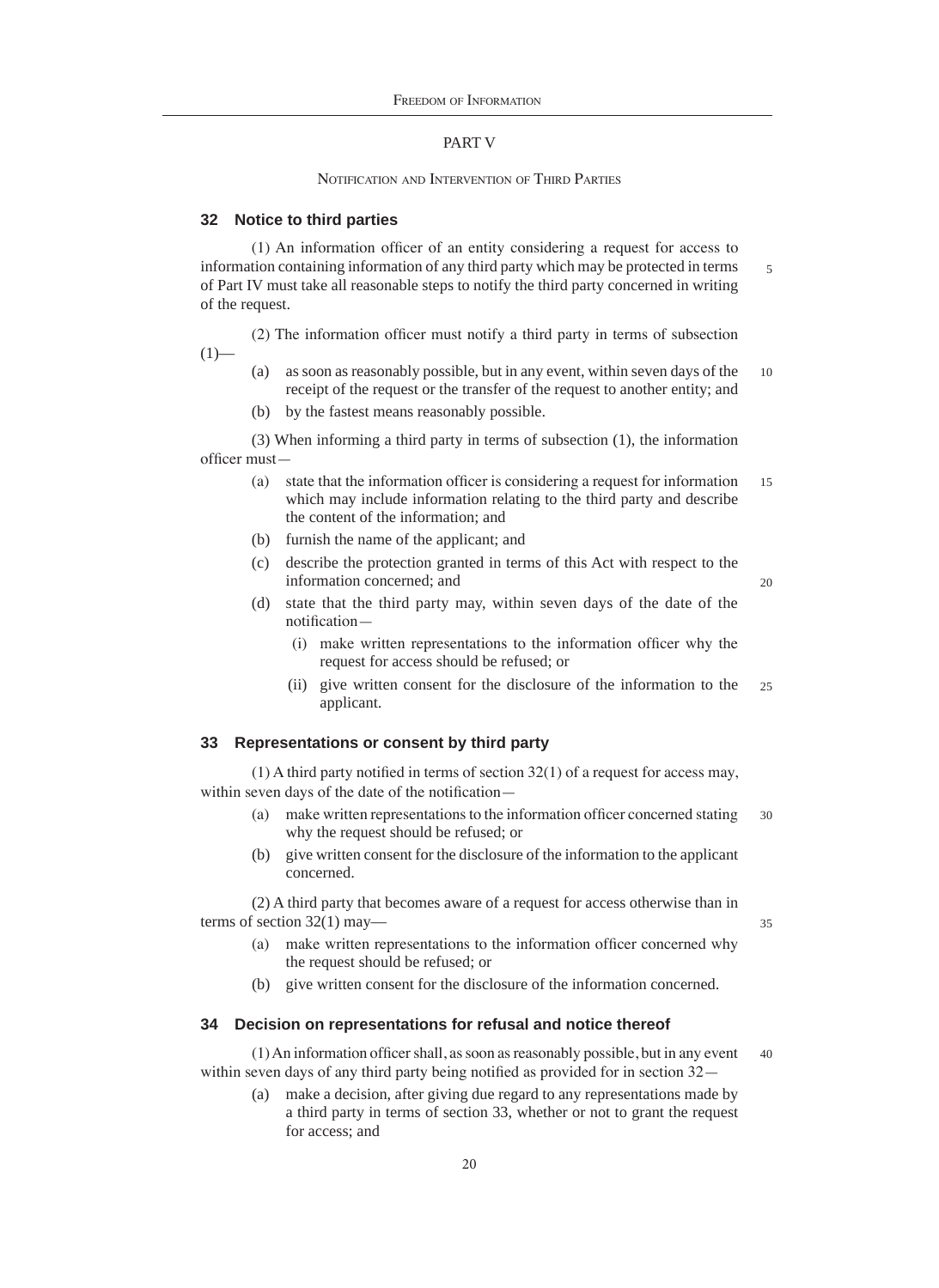(b) notify the third party concerned of the decision.

(2) If, after all reasonable steps have been taken as required by section 32(1), a third party is not notified or is not aware of a request, any decision whether or not to grant the request for access must be made with due regard to the fact that the third party did not have the opportunity to make representations as to why the request should be refused.

(3) If a request for access is granted, the notification in terms of subsection (1) (b) must state—

- (a) adequate reasons for the grant of the request, including the provisions of this Act relied upon; and
- (b) that the third party may lodge an appeal in terms of Part VI or an application to court against the decision within seven days of the date of notification of the decision, and the procedure for lodging the appeal; and
- (c) that the applicant will be given access to the record after the expiry of the period referred to in paragraph (b) unless an appeal or application is lodged within that period.

(4) If an information officer decides to grant a request for access, the information officer shall give the applicant access to the information concerned after the expiry of seven days of the date of the notice referred to in subsection (1)(b) unless an appeal or an application to court is lodged against the decision within that period.

#### PART VI

#### Appeals to Commission

#### **35 Right to appeal**

(1) An applicant may lodge an appeal to the Commission against any decision of an information officer in terms of this Act.  $25$ 

(2) A third party may lodge an appeal to the Commission against a decision of the information officer to grant a request for access to information concerning that third party's information.

#### **36 Procedure on appeal**

- (1) An appeal shall—
	- (a) be lodged in the prescribed form and within thirty days of the date of notification of the decision appealed against; and
	- (b) be delivered or sent to the Commission; and
	- (c) identify the subject of the appeal and state the reasons for the appeal and may include any other relevant information known to the appellant; and
	- (d) if, in addition to a written response, the appellant wishes to be informed of the decision on the appeal in any other manner, provide the necessary details to that effect; and
	- (e) if applicable, be accompanied by the prescribed fee referred to in subsection (3); and
	- (f) specify the appellant's address and phone number.
	- $(2)$  If—
	- (a) an appeal is lodged after the expiry of the period referred to in subsection (1), the Secretary of the Commission may, on good cause shown, allow the late lodging of the appeal; or

35

40

45

30

15

20

10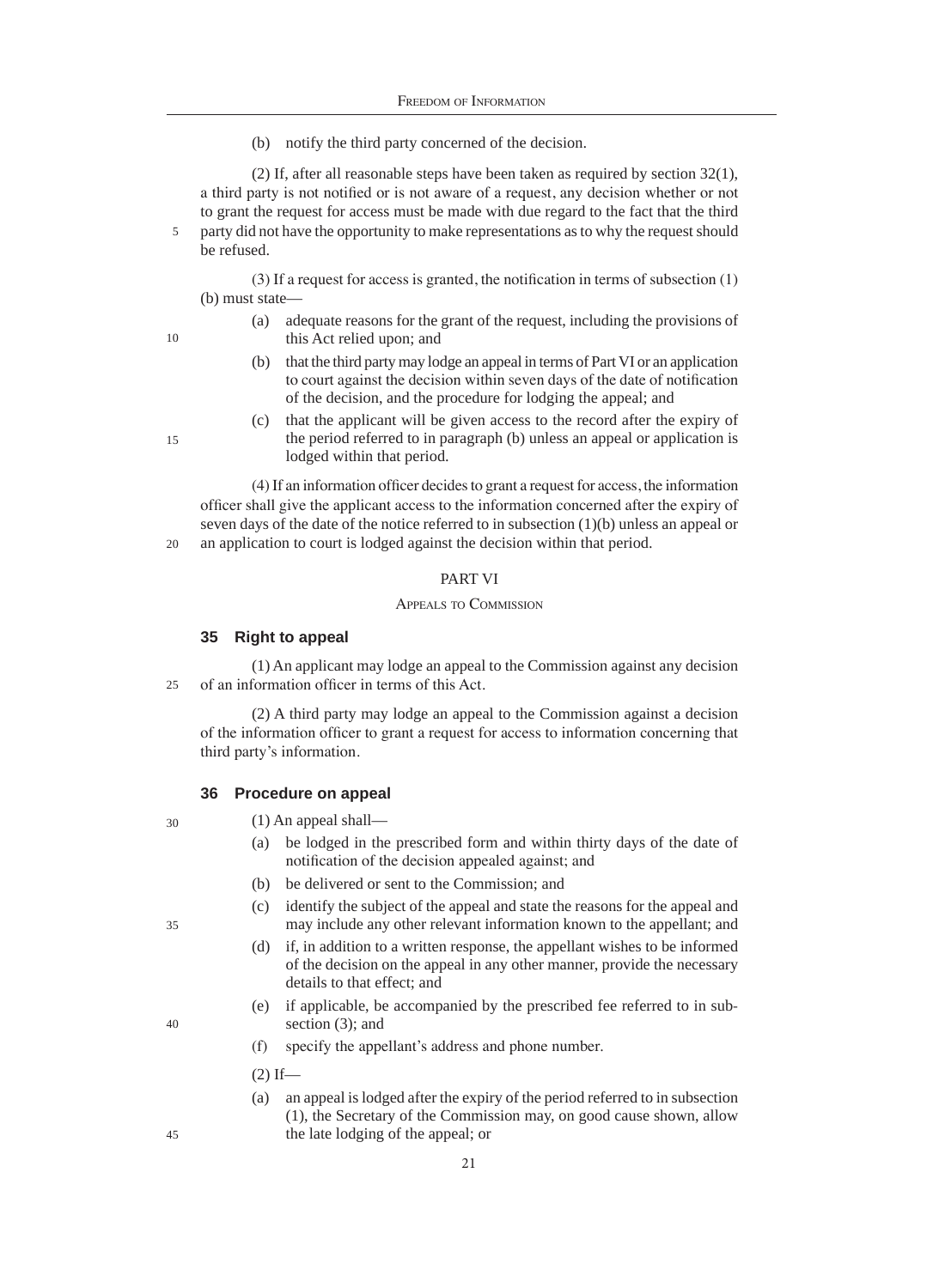(b) the Secretary of the Commission disallows the late lodging of the appeal, the Secretary shall give notice of that decision to the appellant.

(3) An appeal against the refusal of a request for access to information shall be accompanied by the prescribed fee, if any and if a fee is payable, the decision on the appeal may be deferred until such fee is paid.

(4) As soon as reasonably possible, but in any event within ten working days of the date of the lodging of an appeal, an information officer shall submit to the Secretary of the Commission the application for access to information together with the officer's reasons for refusing access.

(5) The Commission shall prescribe expedited procedures for the hearing of appeals made in the circumstances referred to in section 8(10). 10

#### **37 Notice to and representations by third parties**

(1) If the Secretary is considering an appeal against the refusal of a request for access to information which affects any third party, the Secretary shall notify any such third party concerned of the appeal unless all necessary steps to locate the third party have been unsuccessful. 15

- (2) The Secretary shall notify a third party in terms of subsection (1)—
- as soon as reasonably possible, but in any event within ten working days of the date of the lodging of the appeal; and
- (b) by the fastest means reasonably possible.

 $20$ 

25

30

40

45

5

(3) When notifying a third party in terms of this section, the Secretary shall—

- (a) state that he or she is considering an appeal against the refusal of a request for access to information which affects the third party, describe the content of the record and nature of the information and the provisions of this Act relevant to the information concerned; and
- (b) furnish the name of the appellant; and
- (c) in any case where the principal officer of an entity believes that the provisions of section 32 may apply, describe those provisions and state the reasons why he or she is of the opinion that the section may apply; and
- (d) state that the third party may, within ten working days of the date of the notification of the third party, make written representations to the Secretary as to why the request for access should not be granted.

(4) A third party that is notified of an appeal in terms of subsection (1) may, within ten working days of the date of the notification, make written representations to the Secretary as to why the request for access should not be granted. 35

(5) A third party that becomes aware of an appeal otherwise than in terms of subsection (1) may—

- (a) make written or oral representations to the Secretary as to why the request for access should be refused; or
- (b) give written consent for the disclosure of the information to the applicant concerned.

(6) If the Secretary is considering an appeal against the granting of a request for access to information, he or she shall give notice of the appeal to the applicant concerned.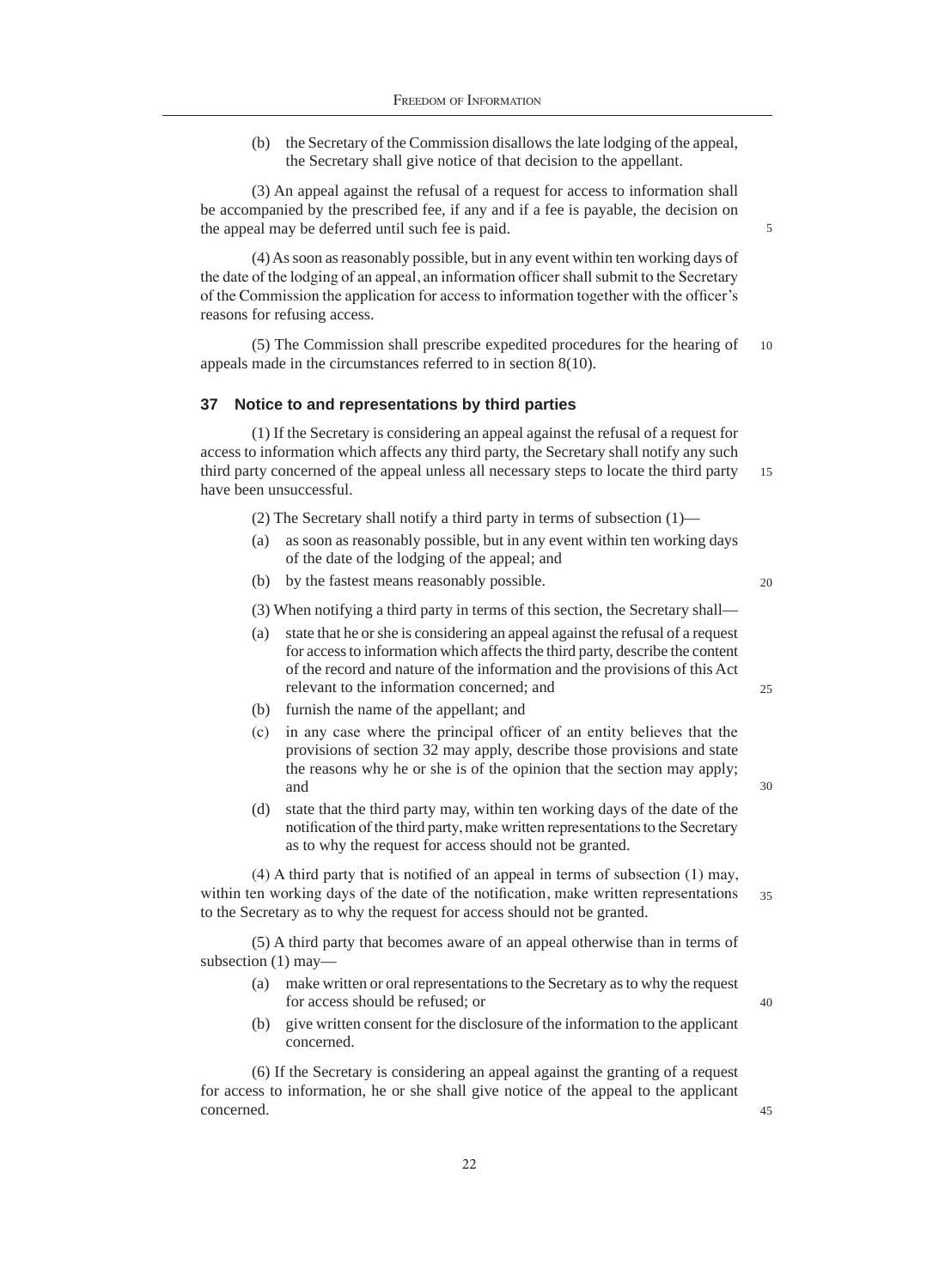# **38 Decision on appeal and notification thereof**

- (1) The decision on an appeal must be made with due regard to—
- (a) the particulars stated in the appeal; and
- (b) any reasons submitted by the information officer for the decision appealed against;
- (c) any representations made by an applicant or a third party in terms of section 32; and
- (d) if a third party cannot be located, the fact that the third party did not have the opportunity to make representations as to why the appeal should be dismissed.

(2) When deciding on the appeal, the Commission may confirm the decision appealed against or substitute a new decision for it.

- (3) The Commission shall decide the appeal—
- (a) as soon as reasonably possible, but in any event within thirty days of the date of the lodging of the appeal;
- (b) if notice is given to an applicant in terms of section 37(6), within five working days after the applicant concerned has made written representations in terms of section 38(7).

(4) The Commission shall, immediately after the decision on an appeal, give notice of the decision to every interested party in the matter. 20

- (5) The notice in terms of subsection (4) shall—
- (a) state adequately, the reasons for the decision, including the provision of this Act relied upon; and
- (b) state that the applicant or the third party may appeal to the High Court against the decision on appeal within thirty days of the date of the decision and the procedure for lodging the appeal; and
- (d) if the Commission decides on an appeal to grant a request for access, state that access shall be granted after the expiry of thirty days of the date of the notice if no appeal is lodged against such decision within that period.

(6) If the Commission fails to give notice of the decision on an appeal to the appellant in the period contemplated in subsection (3), it shall be deemed to have determined the appeal in favour of the appellant. 30

# PART VII

#### GENERAL

#### **39 Liability**

No criminal or civil liability shall attach to any person with respect to anything done or omitted to be done in good faith and without gross negligence in the exercise or performance or purported exercise or performance of any function in terms of this Act. 35

# **40 Regulations**

40

(1) The Commission, after consultation with the Minister, may make regulations providing for all matters which by this Act are required or permitted to be prescribed or which, in the Commission's opinion, are necessary or convenient to be prescribed in order to carry out or give effect to this Act.

5

10

15